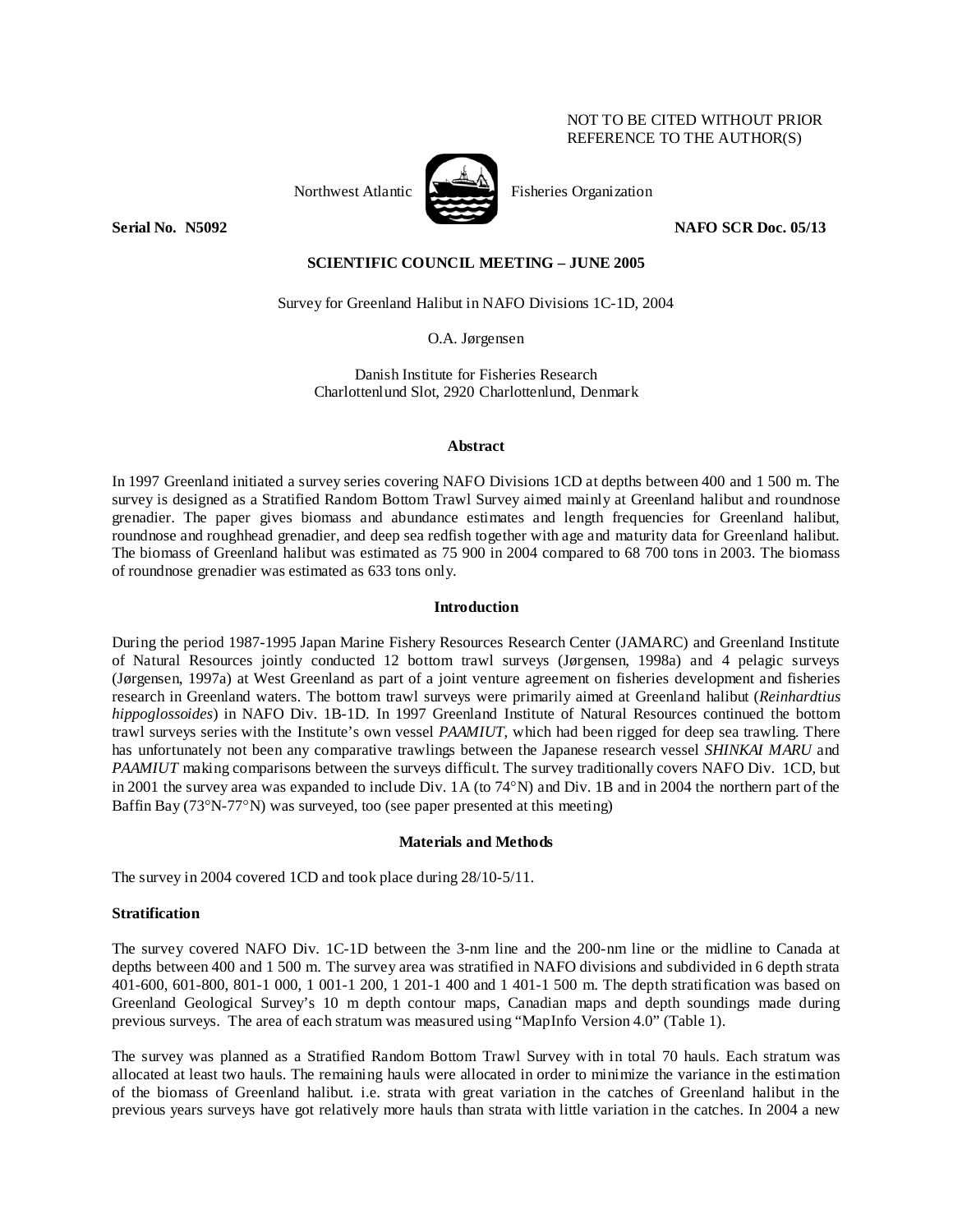method of choosing stations was introduced. The method combines the use of a minimum between-stations-distance rule (buffer zone) with a random allocation scheme (Kingsley *et al*., 2004).

### **Vessel and gear**

The survey was conducted by the 722 GRT trawler *PAAMIUT*, as in previous years, using an *ALFREDO III* trawl with a mesh size on 140 mm and a 30-mm mesh-liner in the cod-end. The ground gear was of the rock hopper type. The trawl doors were Greenland Injector weighing 2 700 kg. The Injector otter doors replaced the Perfect doors that have been used previously. The average net height was 20 cm higher with the new doors compared to the old, but the difference was not statistically significant (95% level) and it was concluded that the net performance has not changed by the introduction of new doors. Further information about trawl and gear is given in Jørgensen, 1998b.

A Furuno net sonde mounted on the head rope measured net height. Scanmar sensors measured the distance between the trawl doors. Wingspread, taken as the distance between the outer bobbins, was calculated as: distance between outer bobbins =  $10.122 +$  distance between trawl doors  $* 0.142$ 

This relationship was estimated based on flume tank measurements of the trawl and rigging used in the survey (Jørgensen, 1998b).

### **Trawling procedure**

Towing time was usually 30 min, but towing times down to 15 min were accepted. Average towing speed was 3.0 kn. Towing speed was estimated from the start and end positions of the haul, or in a few cases based on GPS observations (mean of records made every 5 min. during the haul). Trawling took place day and night.

Near-bottom temperatures were measured, by  $0.1^{\circ}$ C, by a Seamon sensor mounted on a trawl door.

#### **Handling of the catch**

After each haul the catch was sorted by species and weighed to nearest 0.1 kg and the number of specimens recorded. Most fish species were sexed and measured as total length (TL) to 1.0 cm below. Grenadiers were measured as pre anal fin length (AFL) to 0.5 cm below. In case of large catches subsamples of the catch were measured. Subsamples always comprised of at least 200 specimens.

Biomass and abundance estimates were obtained by applying the swept area method (estimated trawling speed \* estimated bobbin spread\*trawling time) taking the catchability coefficient as 1.0. All catches were standardized to 1 km<sup>2</sup> swept prior to further calculations.

In strata with one haul only SD was estimated as:  $SD = \text{biomass}$  or abundance.

Otoliths for age determination of Greenland halibut ( $n = 372$ ) were soaked in water and read in transparent light. Age distributions were estimated using age/length keys and survey length frequencies pooled in 3-cm groups.

### **Results and Discussion**

In total 51 successful hauls were made, giving a mean coverage of the surveyed area on  $1\,008\ \text{km}^2$  per haul (Table 1). The number of tows was reduced compared to the 70 planned mainly due to bad weather. One stratum: 1D 401- 600 (903 km2 ) was not covered. Haul by haul information on catches, position, depth, temperature, etc. is given in Appendix 1.

In total 75 species or groups of species were recorded (Appendix 2).

## **Greenland halibut (***Reinhardtius hippoglossoides***)**

Greenland halibut was caught in all hauls (Fig. 1) and the biomass was estimated at 75 869 tons (S.E. 5 186.3) (Table 2) which was a slight increase compared to 68 717.2 tons (S.E. 6 411.9) in 2003. Generally the biomass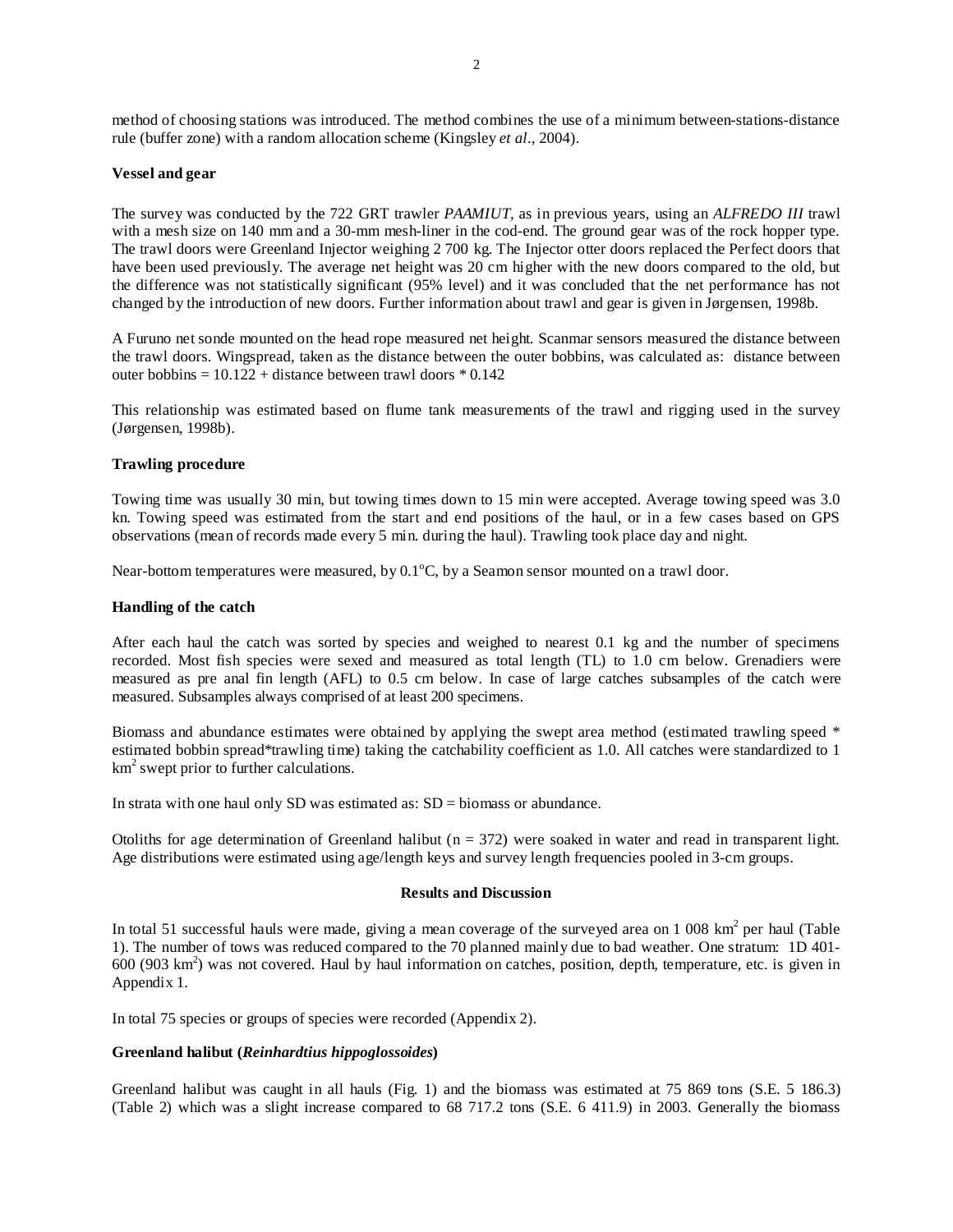increased in all strata except in the two deep strata in Div. 1D where the biomass showed a decreased compared to 2003. The estimate from 2004 is not statistically different (95% level) from the estimates from 1997-2003. (Jørgensen, 2004; 2003; 2002; 2001; 2000; 1999 and 1998b). The weighted mean catch per tow also showed an insignificant increase and was in 2004 a little above average for the time series (Fig 2.).

Biomass of Greenland halibut in Div. 1CD.

| Year           | 1997     | .998                     | 1999        | 2000     | 2001     | 2002    | 2003       | 2004     |
|----------------|----------|--------------------------|-------------|----------|----------|---------|------------|----------|
| <b>Biomass</b> | 56 260.2 | . 473<br>$70 -$<br>۔ د ا | 398.0<br>64 | 59 092.4 | 77 554.0 | 71932.5 | 7170<br>68 | 75 869.4 |
| S.E.           | 399.6    | 3391.                    | 012<br>.    | 5 543.3  | 13 013.6 | 5 613.9 | $\Omega$   | 5 186.3  |

Weighted mean catch per tow (tons) standardized to catch/ $km^2$  (Fig. 2)

| Year | 997  | 1998   | 1999                             | 2000           | 2001                   | 2002               | 2003                    | 2004 |
|------|------|--------|----------------------------------|----------------|------------------------|--------------------|-------------------------|------|
| Mean | 1.07 | 1.34   | $\sim$<br>$\cdot$ $\sim$ $\cdot$ | 1.28           | $\overline{a}$<br>1.JI | $\epsilon$<br>1.56 | 30<br>ر ب ۱             | 1.48 |
| S.E. | 0.08 | U. I O | $\sim$<br>V. 14                  | <u>v. i i </u> | 0.26                   | 0.10<br>0.14       | $\sim$<br><u>v. i J</u> | 0.10 |

The abundance in Div. 1CD was estimated at  $74.859*10^6$  (S.E. 5.445 $*10^6$ ) (Table 3) compared to  $72.556*10^6$  (S.E. 7.764 $*10<sup>6</sup>$ ) in 2003. There were only seen minor changes in the distribution between strata between 2003 and 2004, but there was a tendency towards an increase in abundance in Div. 1C and a decrease in the deeper part of Div. 1D.

Abundance of Greenland halibut in Div. 1CD.

| $\mathbf{v}$<br>Year        | 1997    | 1998       | 1999   | 2000        | 2001             | 2002                      | 2003                             | 2004   |
|-----------------------------|---------|------------|--------|-------------|------------------|---------------------------|----------------------------------|--------|
| $(10^{\circ})$<br>Abundance | 53.613  | .677<br>67 | 61.366 | 710<br>01.7 | 80.814           | - 1<br>.510<br>1.J        | 72 556                           | 74.859 |
| S.E.                        | 1. I 10 | .687       | 6.265  | 5.976       | $\sim$<br>'4.221 | $\cap$<br>0. <i>22</i> .3 | .764<br>$\overline{\phantom{0}}$ | 5.445  |

Estimated abundance by age in Div. 1CD is given in Table 4.

The length ranged from 14 cm to 103 cm. Generally the length distributions in the different depth strata were dominated by a single mode and fish size increased with depth and from north to south at the same depth (Fig. 3) as seen in previous surveys (Jørgensen, 1997b). The overall length distribution (weighted by stratum area) was totally dominated by a mode at 48 cm as in 2003 while the mode was at 47 cm in 2002 (Fig. 4).

The age ranged from 1 to 19 years. Generally the age increased by depth but the age composition was dominated by ages 5-7 in all strata (Fig. 5). The overall age distribution (weighted by stratum area) in Div. 1CD was monomodal with a mode around age 6 as seen in previous years (Fig. 6). Mean weight - and length at age is given in Table 5.

Females stated maturing at age 7 and 100% maturity was reached at age 11 (Table 6).

### **Roundnose grenadier (***Coryphaenoides rupestris***)**

Roundnose grenadier was caught in almost all hauls, but the catches were very small (Appendix 1, Fig. 7) and the biomass was estimated at 633.0 tons (S.E. 98.2) compared to 774.2 tons (S.E. 144.0) in 2003. The estimate is the lowest in the present survey series and the biomass is hence still very low compared to the late-1980s (Jørgensen, 2004; 2003; 2002; 2001; 2000; 1999; 1998a and 1998b).

Biomass of roundnose grenadier in Div. 1CD.

| Year                      | 1997  | 1998        | 1999     | 2000    | 2001              | 2002                 | 2003  | 2004  |
|---------------------------|-------|-------------|----------|---------|-------------------|----------------------|-------|-------|
| <b>Biomass</b>            | 686.5 | 7 263.3     | 771<br>∼ | 5 593.7 | $H \rightarrow H$ | 503<br><i>.,,</i> ,, | 774.2 | 633.0 |
| $\alpha$ $\Gamma$<br>S.E. | 926.4 | 2 5 3 0 . 2 | 445.     | 2 616.8 | 516.4             | 462.7                | 144.0 | 98.2  |

Most of the biomass was found in Div. 1D at 1001-1500 m (Table 7).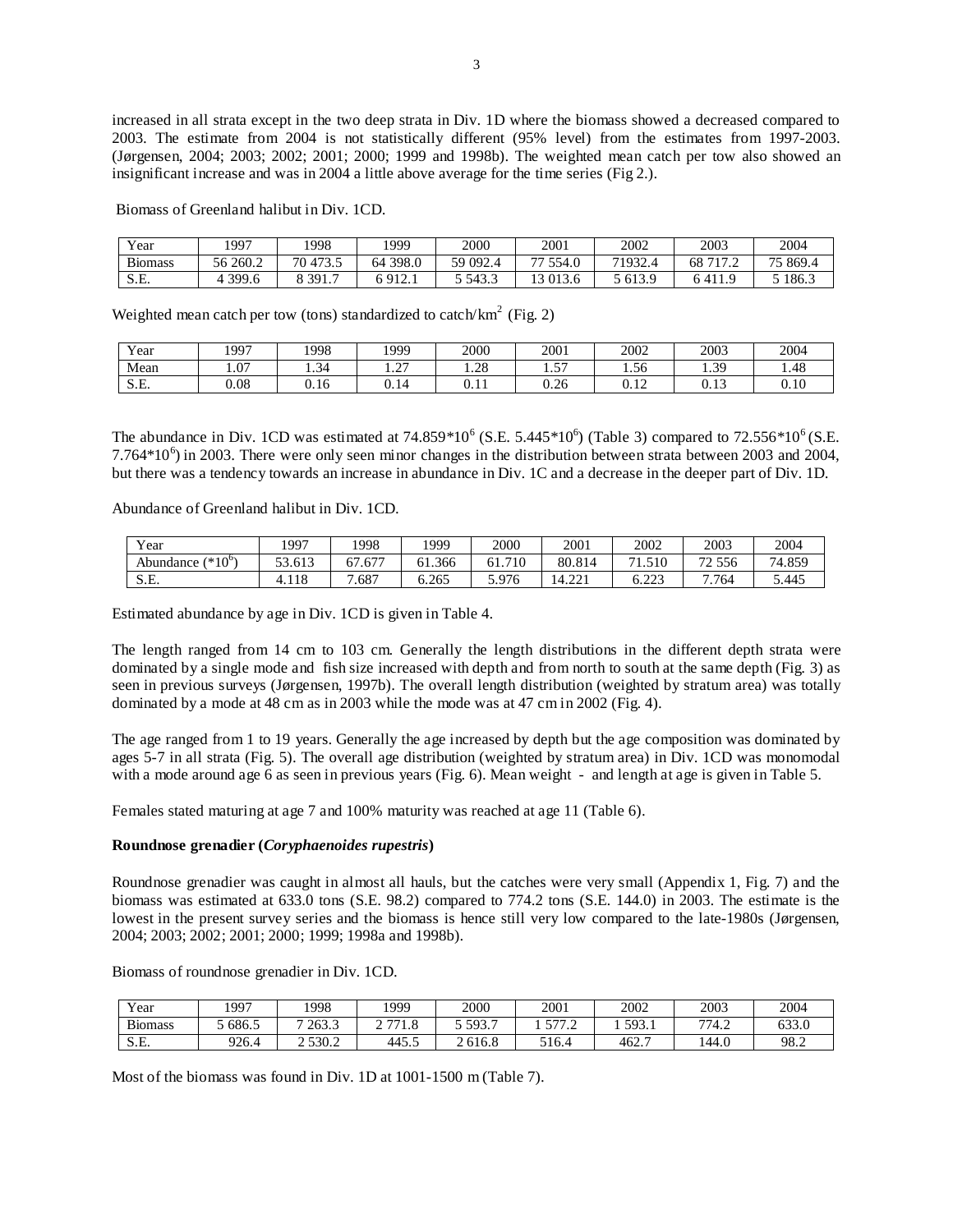The abundance in Div. 1C-1D was estimated at 10.564 $*10^6$ ) S.E. 2.534 $*10^6$  compared to 6.900 $*10^6$  in 2003. The highest densities were found in Div. 1C 801-1 000 m where also almost half of the total abundance was located (Table 8)

Abundance of roundnose grenadier in Div. 1CD.

| <b>TT</b><br>7 ear     | 1997             | 1998                       | 1999   | 2000                                           | 2001         | 2002   | 2003            | 2004   |
|------------------------|------------------|----------------------------|--------|------------------------------------------------|--------------|--------|-----------------|--------|
| $(*10^6)$<br>Abundance | $\sim$<br>32.441 | 15.243<br>אר               | 29.100 | 99.52<br>⊿כ.כי                                 | 24.698       | 18.610 | 6.900           | 10.564 |
| $(10^{*o}$<br>S.E.     | .056             | $\sim$<br>357<br>ر د ، ، ، | 8.963  | $\overline{\phantom{a}}$<br>$\bigcap$<br>07.51 | .797<br>0. 1 | 8.910  | $\sim$<br>1.414 | 2.534  |

Pre anal fin length ranged from 3 to cm 18 cm. Fish size generally increased with increasing depth (Fig. 8). The overall length distribution (weighted by stratum area) was totally dominated by a mode at 5 cm (Fig. 9).

#### **Roughhead grenadier (***Macrourus berglax***)**

Roughead grenadier was caught in all hauls, but the catches were generally low. The biomass of roughhead grenadier was estimated at 4314.3 (S.E. 452.6) (Table 9, Fig. 10, Appendix 1) which is a decrease compared 2002 and 2003 and the 2004 estimate is below average for the time series (1997-2004)

Biomass of roughhead grenadier in Div. 1CD.

| Year                  | 997         | 1998  | 1999  | 2000  | 2001  | 2002         | 2003   | 2004  |
|-----------------------|-------------|-------|-------|-------|-------|--------------|--------|-------|
| n.<br>Biomass         | 2 2 5 8 . 6 | 314.1 | 166.2 | 178.1 | 576.6 | .907.6       | $-657$ | 314.3 |
| <b>CE</b><br>.تــا. ت | 250.1       | 377 Q | 854.1 | 226.5 | 456.3 | 022<br>02J.U | 700.8  | 452.6 |

The highest densities were found between at depths > 1201 m in Div. 1D and largest biomass was found in Div. 1D 1001 1-200 m (Table 9).

The total abundance was estimated at  $11.164*10^6$  (Table 10) which is a decrease compared to  $15.366*10^6$  (S.E.  $2.573*10<sup>6</sup>$ ) in 2003 and the second lowest in the time series

Abundance of roughhead grenadier in Div. 1CD.

| Year                           | 1997 | 1998 | 1999  | 2000   | 2001   | 2002                   | 2003              | 2004           |
|--------------------------------|------|------|-------|--------|--------|------------------------|-------------------|----------------|
| (* $10^{\circ}$ )<br>Abundance | 4.60 | .623 | 4.074 | 20.282 | 13.867 | 0.620<br>1 Q           | 15.366            | 1.164          |
| S.E.<br>(* $10^{\circ}$        | 0.45 | .008 | 2.040 | .182   | 1.549  | 755<br>1. <i>I J J</i> | $F^{\pi}$<br>ل ال | 222<br>رے د. 1 |

Pre anal fin length ranged from 2 to cm 37 cm and the over all length distribution was dominated by modes at 13 and 16 cm. (Fig. 11).

#### **Deep-sea redfish (***Sebastes mentella***)**

Deep-sea redfish was caught in 11 of the 51 valid hauls, but the catches were very low, <5 kg, except in one haul (59.2 kg). The biomass was estimated at 2 329.1 which is a minor increase from 1 493 tons in 2003. As in previous years almost all the biomass was found at 401-600 m in Div. 1C. The estimate in this area was however, based on one haul only (Appendix 1).

Biomass of deep sea redfish.

| Year           | 1997         | 1998  | 1999                                | $2000^{1}$ | 2001             | $2002^{\frac{1}{2}}$ | 2003  | 2004       |
|----------------|--------------|-------|-------------------------------------|------------|------------------|----------------------|-------|------------|
| <b>Biomass</b> | 464.3<br>∼   | 408.1 | . 484.9<br>$\overline{\phantom{0}}$ |            | 2 063.4          |                      | 493.  | 2 3 2 9 .1 |
| S.E.           | 707<br>0/1.1 | 503.9 | 007.7                               |            | 070 F<br>o / J.J |                      | 684.5 | 986.8      |

1). Poor coverage of relevant depths.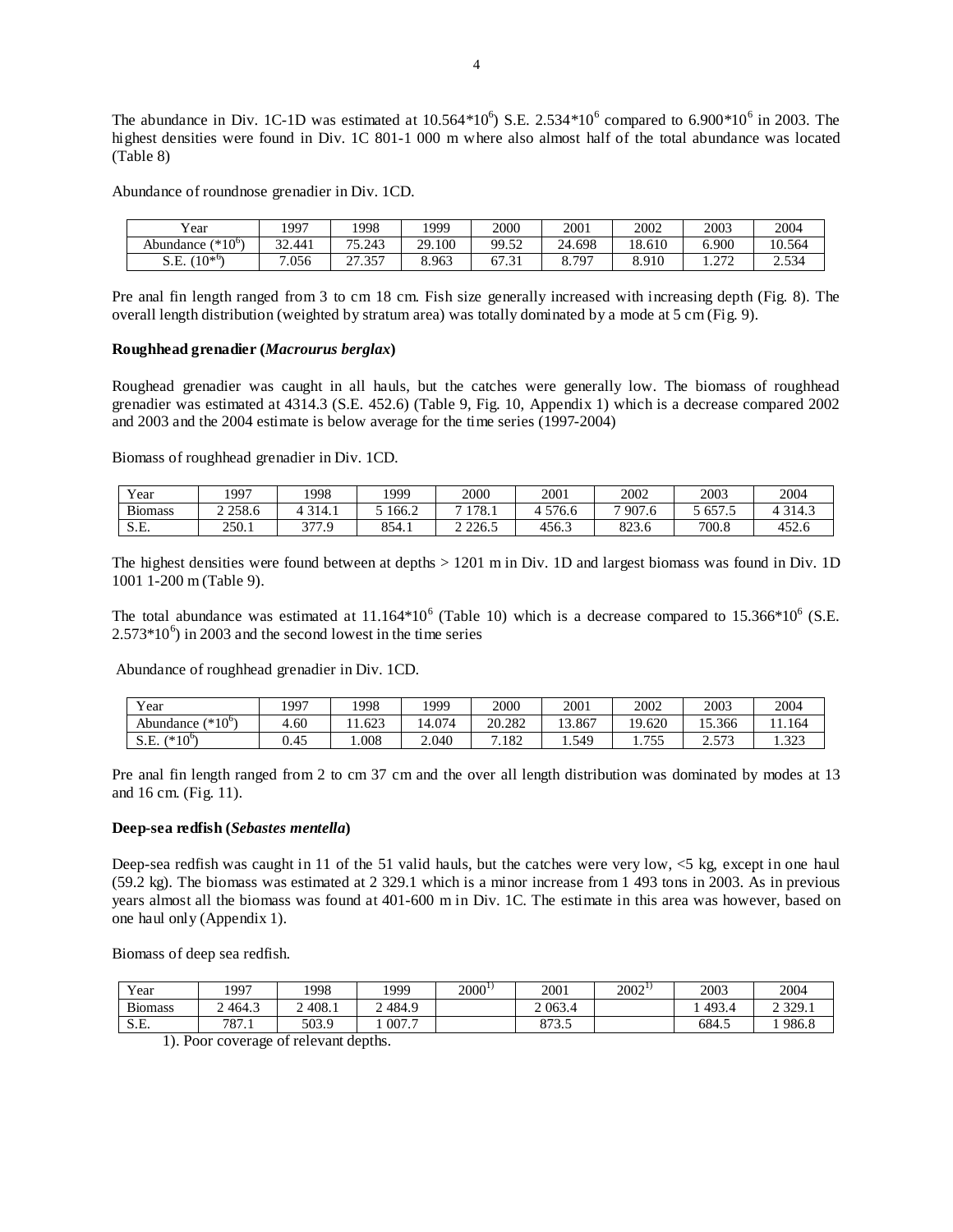Abundance of deep sea redfish.

| Year                 | 1997   | 1998   | 1999   | $2000^1$ | 2001                     | $2002^{11}$ | 2003                        | 2004   |
|----------------------|--------|--------|--------|----------|--------------------------|-------------|-----------------------------|--------|
| $*10^6$<br>Abundance | 14.690 | 18.827 | 12.926 |          | $\sim$ 00 $\pi$<br>16.35 |             | 121<br>$\mathbf{r}$<br>.151 | 13.338 |
| cг<br>S.E.           | 5.500  | 4.496  | 4.093  |          | 6.474                    |             | 3.079                       | 1.314  |
|                      | $\sim$ |        |        |          |                          |             |                             |        |

1). Poor coverage of relevant depths.

The length ranged from 15 to 36 cm with modes at 21, 23 and 25 cm (Fig. 12)

#### **Temperature**

The bottom temperature ranged fro 2.8 to 5.0  $^{\circ}$ C and the mean temperature was generally decreasing by depth (Table 11).

#### **References**

- Jørgensen, O A. 1997b. Movement patterns of Greenland halibut, *Reinhardtius hippoglossoides* (Walbaum.) at West Greenland, as inferred from Trawl Survey Distribution and Size Data.. *J. Northw. Atl. Fish. Sci*.; **21**:23-37.
- Jørgensen, O A. 1997a. Pelagic occurrence of Greenland halibut, *Reinhardtius hippoglossoides* (Walbaum) in West Greenland waters. *J. Northw. Atl. Fish. Sci*.; **21**:39-50.
- Jørgensen O. A. 1998a. Results of the Joint Japan Greenland Trawl Surveys at West Greenland 1987-1995 on Greenland Halibut (*Reinhardtius hippoglossoides*) and Roundnose Grenadier (*Coryphaenoides rupestris*). *NAFO Sci. Council Studies* No 31. 21-56.
- Jørgensen O.A. 1998b. Survey for Greenland Halibut in NAFO Division 1C-1D. NAFO SCR Doc. 98/25. Serial No. N3010, 26 pp.
- Jørgensen O.A. 1999. Survey for Greenland Halibut in NAFO Division 1C-1D, 1998. NAFO SCR Doc. 99/30. Serial No. N4086, 25 pp.
- Jørgensen O.A. 2000. Survey for Greenland Halibut in NAFO Division 1C-1D, 1999. NAFO SCR Doc. 00/10. Serial No. N4232, 26 pp.
- Jørgensen O.A. 2001. Survey for Greenland Halibut in NAFO Division 1C-1D, 2000. NAFO SCR Doc. 01/23. Serial No. N4392, 23 pp.
- Jørgensen O.A. 2002. Survey for Greenland Halibut in NAFO Division 1A-1D, 2001. NAFO SCR Doc. 02/30. Serial No. N4637, 31 pp.
- Jørgensen O.A. 2003. Survey for Greenland Halibut in NAFO Division 1C-1D, 2002. NAFO SCR Doc. 03/20. Serial No. N4829, 27 pp.
- Jørgensen O.A. 2004. Survey for Greenland Halibut in NAFO Division 1C-1D, 2003. NAFO SCR Doc. 04/19. Serial No. N4967, 26 pp.
- Kingsley, M.C.S., P. Kanneworff and D.M. Carlsson. 2004. Buffered random sampling: a sequential inhibited spatial point process applied to sampling in trawl survey for northern shrimp *Pandalus borealis* in West Greenland waters. ICES J. Mar. Sci. 61:12-24.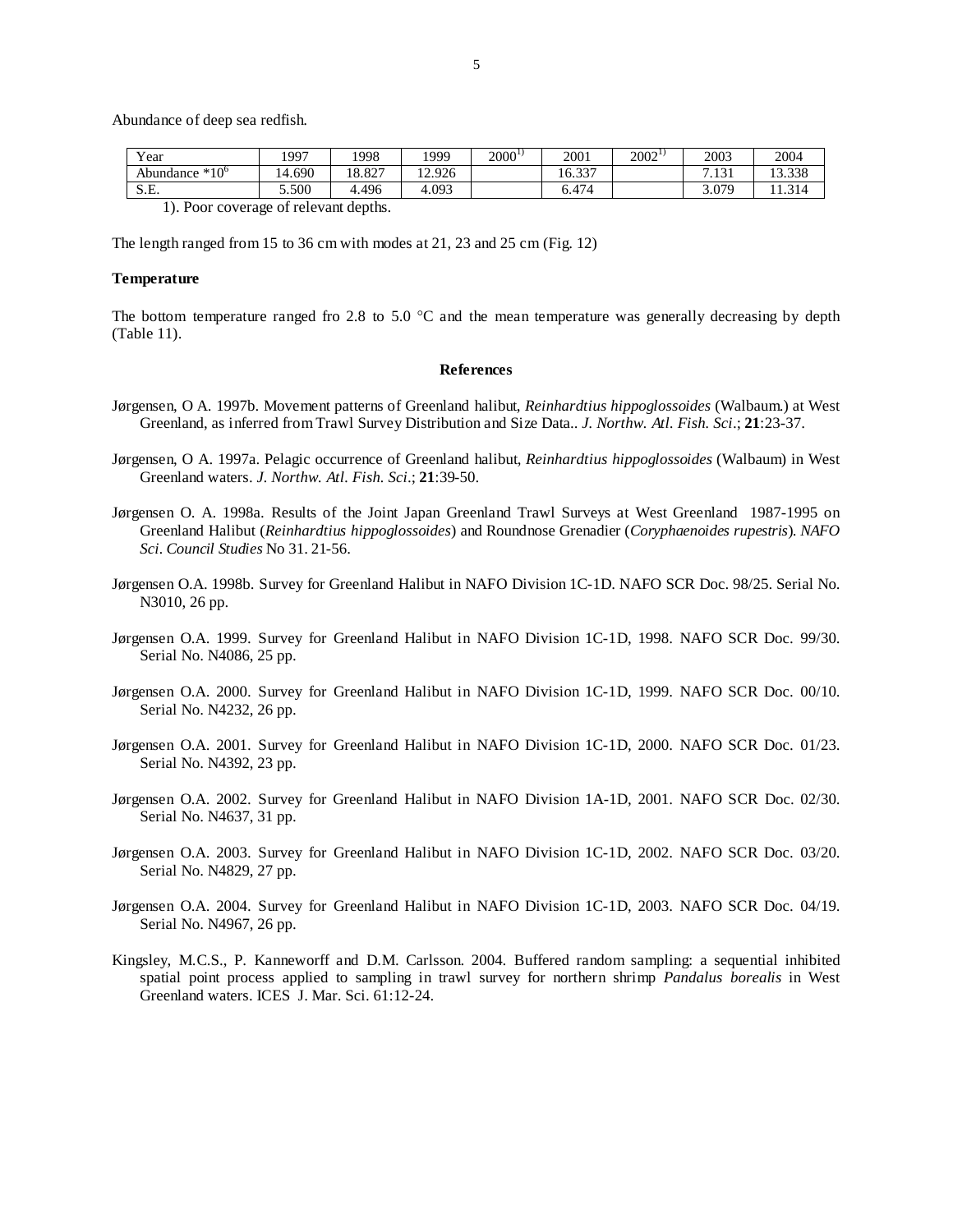| Div.           |            | Depth stratum (m) |             |               |             |           |               |  |  |  |  |
|----------------|------------|-------------------|-------------|---------------|-------------|-----------|---------------|--|--|--|--|
|                | 401-600    | 601-800           | 801-1000    | 1001-1200     | 1201-1400   | 1401-1500 |               |  |  |  |  |
| 1 <sup>C</sup> | 3366 (2) 1 | 16120 (7) 5       | 6066(10)10  | 611(2)2       |             |           | 26163 (21) 18 |  |  |  |  |
| 1 <sub>D</sub> | 903(2)0    | $1940(2)$ 3       | 3874 (4) 3  | 10140 (18) 11 | 6195 (17)12 | 3091(6)4  | 26143 (49) 33 |  |  |  |  |
| Tot            | 4269(4)1   | 18060 (9) 8       | 9940 (14)13 | 10751 (20) 13 | 6195 (17)12 | 3091(6)4  | 52306 (70) 51 |  |  |  |  |

Table 1. Area (sq. km) of depth strata by NAFO Division and number of stations planned ( ) and conducted.

Table 2. Biomass (tons) of Greenland halibut by Division and depth stratum, 2004.

| Division       | Depth $(m)$ | Area  | Hauls | Mean sq/km | <b>Biomass</b> | <b>SE</b> |
|----------------|-------------|-------|-------|------------|----------------|-----------|
| 1 <sup>C</sup> | 401-600     | 3366  | 1     | 0.0575     | 193.6          | $\bullet$ |
|                | 601-800     | 16120 | 5     | 0.5424     | 8743.4         | 1697.2    |
|                | 801-1000    | 6066  | 10    | 2.1531     | 13060.7        | 3281.7    |
|                | 1001-1200   | 611   | 2     | 4.5652     | 2789.3         | 310.4     |
|                |             |       |       |            |                |           |
| 1 <sub>D</sub> | 601-800     | 1940  | 3     | 0.4894     | 949.4          | 514.7     |
|                | 801-1000    | 3874  | 3     | 1.5672     | 6071.5         | 1215.5    |
|                | 1001-1200   | 10140 | 11    | 2.5149     | 25501.4        | 2829.4    |
|                | 1201-1400   | 6195  | 12    | 2.1803     | 13506.8        | 1398.1    |
|                | 1401-1500   | 3091  | 4     | 1.6348     | 5053.3         | 1187.6    |
| All            |             |       |       | 1.4759     | 75869.4        | 5186.3    |

Table 3. Abundance of Greenland halibut by Division and depth stratum, 2004.

| Division       | Depth $(m)$ | Area  | Hauls | Mean sq/km | Abundance  | <b>SE</b>  |
|----------------|-------------|-------|-------|------------|------------|------------|
| 1 <sup>C</sup> | 401-600     | 3366  | 1     | 49.8       | 167652.7   | ٠          |
|                | 601-800     | 16120 | 5     | 662.5      | 10680118.5 | 1864391.2  |
|                | 801-1000    | 6066  | 10    | 2322.1     | 14085923   | 3582470    |
|                | 1001-1200   | 611   | 2     | 4116.9     | 2515409.8  | 419470.2   |
|                |             |       |       |            |            |            |
| 1D             | 601-800     | 1940  | 3     | 475.8      | 923103.1   | 361239     |
|                | 801-1000    | 3874  | 3     | 1701.1     | 6590131.5  | 1022552.5  |
|                | 1001-1200   | 10140 | 11    | 2217       | 22480504.7 | 2662873.2  |
|                | 1201-1400   | 6195  | 12    | 2070.7     | 12827764   | 1681487.1  |
|                | 1401-1500   | 3091  | 4     | 1484.3     | 4588003.9  | 1429880.3  |
| All            |             |       |       | 1456.3     | 74858611.3 | 5445462.89 |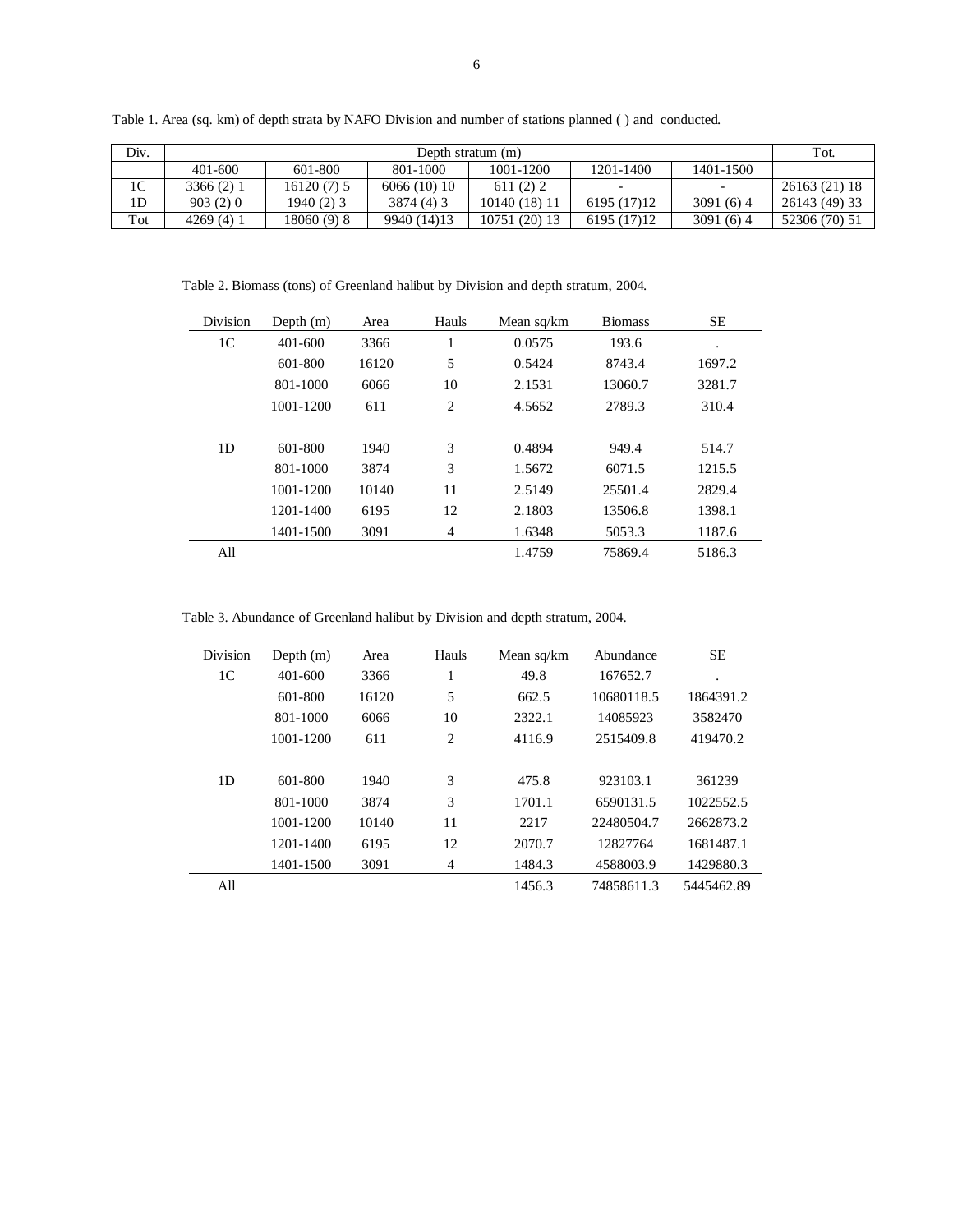| AGE        |    | 1997         | 1998         | 1999     | 2000       | 2001       | 2002       | 2003       | 2004                  |
|------------|----|--------------|--------------|----------|------------|------------|------------|------------|-----------------------|
|            | 1  | $\mathbf{0}$ | $\theta$     | $\theta$ | 78825.87   | 15585.4751 | 71512.0069 | 833451.55  | 314357.93             |
|            | 2  | 536130       | 609093       | 184098   | 109495.741 | 281013.097 | 214536.021 | 3187890.35 | 255510.648            |
|            | 3  | 1704893      | 3722237      | 920490   | 479059.231 | 511722.04  | 285366.961 | 1468105.48 | 274564.102            |
|            | 4  | 3023773      | 4662948      | 4172888  | 3074340.67 | 4835796.05 | 2361529.23 | 2417000.54 | 4465950.06            |
|            | 5  | 9961295      | 14760362     | 11291344 | 15090231.1 | 20601616.2 | 11779875.8 | 12348566.9 | 14877198.2            |
|            | 6  | 15370847     | 19057854     | 15893794 | 16838191.5 | 26595602.8 | 26697299.7 | 21816458.1 | 30067732              |
|            | 7  | 13558728     | 14083592     | 19759852 | 14711646.2 | 17922783.8 | 18561064.7 | 18499540.5 | 14298141.8            |
|            | 8  | 5436358      | 5766084      | 4786548  | 5026105.86 | 4674899.01 | 6201986.51 | 6534965.54 | 6252193.86            |
|            | 9  | 1200931      | 1515966      | 859124   | 3214207.72 | 2550178.16 | 1857799.2  | 2403541.86 | 1724258.96            |
|            | 10 | 948950       | 1211419      | 920490   | 1040151.56 | 780081.724 | 1340260.74 | 1244102.3  | 944765.961            |
|            | 11 | 584382       | 764751       | 613660   | 717769.971 | 705655.7   | 905723.5   | 581491.491 | 392534.283            |
|            | 12 | 466433       | 527881       | 675026   | 350292.285 | 369836.044 | 166242.198 | 224915.327 | 230819.759            |
|            | 13 | 187646       | 351921       | 429562   | 318336.426 | 345397.059 | 257412.267 | 264203.081 | 158686.713            |
|            | 14 | 96503        | 155657       | 429562   | 122157.05  | 195606.944 | 143024.014 | 207744.6   | 163836.261            |
|            | 15 | 262704       | 236870       | 184098   | 230208.418 | 225276.682 | 263139.419 | 67269.68   | 218713.051            |
|            | 16 | 187646       | 115051       | 61366    | 128241.854 | 91539.7399 | 178780.017 | 206590.463 | 71775.18              |
|            | 17 | 64336        | 128586       | 61366    | 95351.6445 | 80274.8173 | 107268.01  | 72545.7333 | 96351.965             |
|            | 18 | 16084        | $\Omega$     | 61366    | 57045.0375 | 22627.8009 | 35756.0035 | 41219.1667 | 6649.87               |
|            | 19 | $\theta$     | $\mathbf{0}$ | $\theta$ | 27473.812  | 32325.4298 | 83430.6747 | 58531.2167 | 37874.14              |
|            | 20 | $\theta$     | $\mathbf{0}$ | $\Omega$ | $\Omega$   | 8081.35745 | $\Omega$   | 22258.35   |                       |
|            | 21 |              |              |          |            |            | $\theta$   | 7419.45    |                       |
| <b>SUM</b> |    | 53607639     | 67670271     | 61304634 | 61709132   | 80845899.9 | 71512006.9 |            | 72507811.7 74851914.8 |

Table 4. Estimated abundance by age from Div. 1C-1D from the surveys in 1997-2003. The Age-length key from 1998 is applied on the 1997 data.

Table 5. Mean weight and mean length-at-age of Greenland halibut, 1997-2004.

|                | 1997  |      | 1998  |      | 1999  |      | 2000 |      | 2001  |       |      | 2002 | 2003 |      |                                                                                                                 | 2004 |  |
|----------------|-------|------|-------|------|-------|------|------|------|-------|-------|------|------|------|------|-----------------------------------------------------------------------------------------------------------------|------|--|
| AGE            |       |      |       |      |       |      |      |      |       |       |      |      |      |      | weight length weight length weight length weight length weight length weight length weight length weight length |      |  |
| 1              |       |      |       |      |       |      | 25   | 13.5 | 28    | 14.4  | 20   | 16.0 |      |      |                                                                                                                 |      |  |
| $\overline{c}$ | 23    | 15.3 | 38    | 18.7 | 64    | 21.0 | 75   | 21.0 | 85    | 21.0  | 60   | 21.7 | 85   | 23.0 |                                                                                                                 |      |  |
| 3              | 58    | 19.8 | 176   | 28.5 | 206   | 27.4 | 146  | 26.3 | 173   | 26.7  | 200  | 29.6 | 192  | 29.4 |                                                                                                                 |      |  |
| 4              | 137   | 26.1 | 348   | 35.3 | 342   | 34.4 | 329  | 33.6 | 366   | 34.2  | 341  | 35.5 | 355  | 35.7 | 487                                                                                                             | 39.1 |  |
| 5              | 272   | 32.8 | 551   | 40.9 | 571   | 40.3 | 528  | 39.5 | 574   | 39.7  | 487  | 39.9 | 522  | 40.2 | 646                                                                                                             | 42.8 |  |
| 6              | 444   | 38.0 | 854   | 46.8 | 793   | 45.6 | 764  | 44.5 | 849   | 44.9  | 747  | 45.6 | 763  | 45.4 | 917                                                                                                             | 47.5 |  |
| 7              | 737   | 43.9 | 1218  | 51.9 | 1196  | 51.4 | 1074 | 49.8 | 1159  | 49.9  | 1132 | 51.7 | 1116 | 51.2 | 1293                                                                                                            | 52.5 |  |
| 8              | 1070  | 49.9 | 1572  | 56.8 | 1665  | 57.9 | 1376 | 53.7 | 1541  | 54.8  | 1370 | 55.6 | 1419 | 55.9 | 1638                                                                                                            | 56.5 |  |
| 9              | 1454  | 55.6 | 2075  | 60.6 | 2057  | 61.1 | 1631 | 56.8 | 1844  | 58.0  | 1844 | 60.7 | 1861 | 59.8 | 1942                                                                                                            | 60.2 |  |
| 10             | 2043  | 61.2 | 2293  | 63.1 | 2441  | 64.1 | 2077 | 61.5 | 2259  | 61.8  | 2037 | 62.5 | 2115 | 62.6 | 2191                                                                                                            | 62.3 |  |
| 11             | 2815  | 66.7 | 2867  | 66.5 | 2812  | 66.9 | 2503 | 63.9 | 3316  | 65.0  | 2508 | 66.0 | 2668 | 66.8 | 2924                                                                                                            | 67.8 |  |
| 12             | 3828  | 72.6 | 3453  | 69.9 | 4000  | 72.9 | 3014 | 67.5 | 3450  | 68.7  | 3011 | 69.7 | 3190 | 70.4 | 3237                                                                                                            | 68.2 |  |
| 13             | 4840  | 77.3 | 4538  | 74.7 | 5679  | 79.5 | 3612 | 70.4 | 3866  | 71.3  | 3558 | 71.6 | 3178 | 70.6 | 3683                                                                                                            | 72.4 |  |
| 14             | 6679  | 84.0 | 5112  | 77.6 | 7613  | 86.7 | 3893 | 72.8 | 5257  | 77.8  | 4650 | 78.5 | 3845 | 75.5 | 3889                                                                                                            | 71.1 |  |
| 15             | 7711  | 87.8 | 7141  | 85.1 | 8477  | 91.2 | 5409 | 78.3 | 6324  | 81.9  | 5149 | 79.0 | 4340 | 76.0 | 4740                                                                                                            | 74.8 |  |
| 16             | 9166  | 94.6 | 8385  | 88.9 | 9925  | 88.5 | 6873 | 85.5 | 7203  | 86.0  | 6786 | 84.8 | 5747 | 81.3 |                                                                                                                 |      |  |
| 17             | 10797 | 97.8 | 10684 | 95.4 |       |      | 8492 | 91.8 | 8954  | 92.4  | 8520 | 90.3 | 6200 | 84.0 | 6498                                                                                                            | 82.0 |  |
| 18             |       |      |       |      | 12500 | 99.0 | 8590 | 92.3 | 8760  | 93.0  | 9385 | 93.0 |      |      | 8930                                                                                                            | 93.0 |  |
| 19             |       |      | 12850 | 99.0 |       |      | 9645 | 91.5 | 11500 | 102.0 | 8553 | 90.3 |      |      | 10220                                                                                                           | 93.0 |  |
| 20             |       |      |       |      |       |      |      |      | 14400 | 105.0 |      |      |      |      |                                                                                                                 |      |  |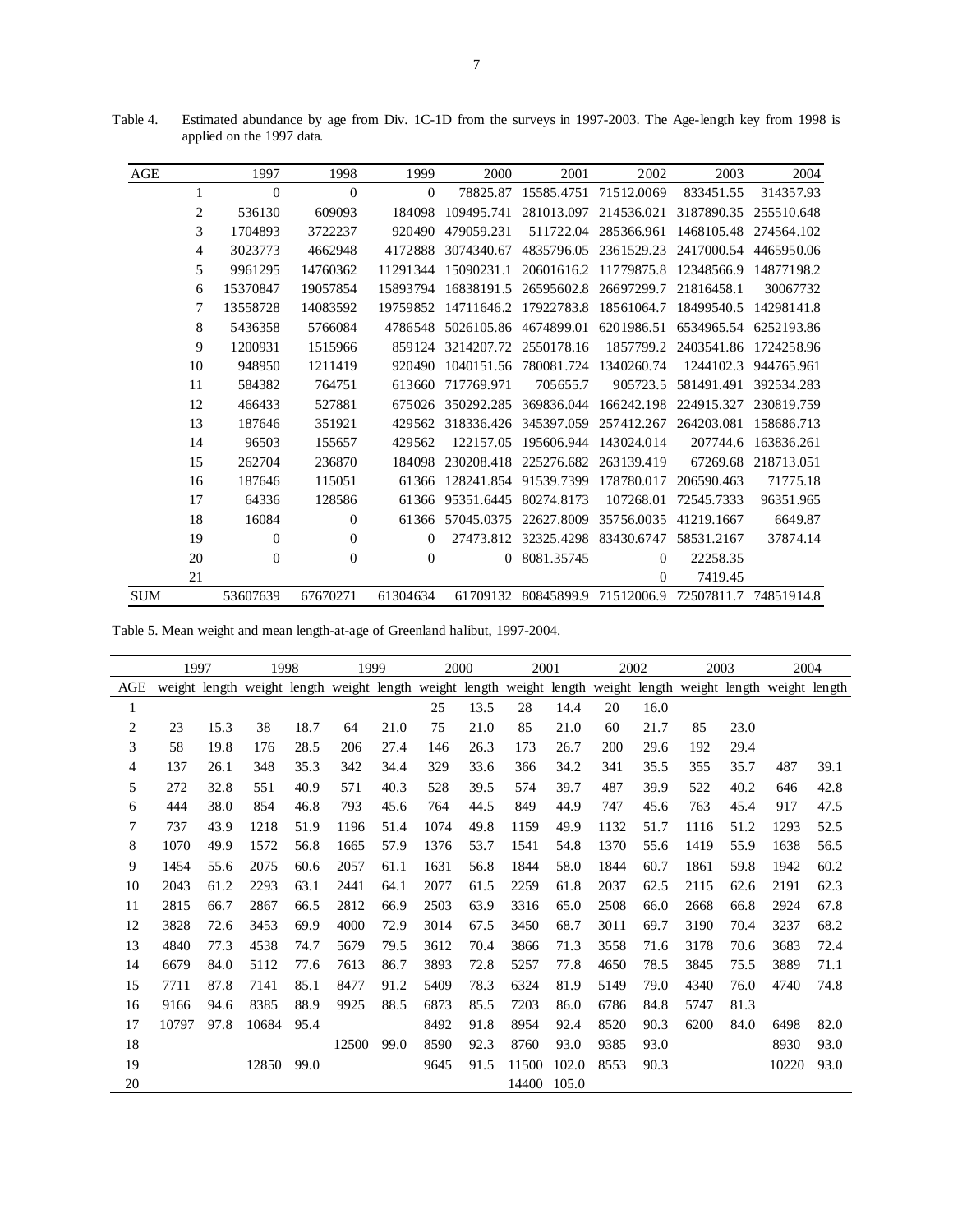|                |       | Maturity       |    |
|----------------|-------|----------------|----|
|                | 1     | $\overline{2}$ |    |
|                | Pct   | Pct            | N  |
| Age            |       |                |    |
| $\overline{4}$ | 100.0 |                | 11 |
| 5              | 100.0 |                | 9  |
| 6              | 100.0 |                | 14 |
| 7              | 78.6  | 21.4           | 14 |
| 8              | 71.4  | 28.6           | 14 |
| 9              | 50.0  | 50.0           | 12 |
| 10             | 42.9  | 57.1           | 14 |
| 11             |       | 100.0          | 14 |
| 12             |       | 100.0          | 11 |
| 13             | 12.5  | 87.5           | 8  |
| 14             |       | 100.0          | 6  |
| 15             |       | 100.0          | 6  |
| 17             |       | 100.0          | 2  |
| 18             |       | 100.0          | 1  |
| 19             |       | 100.0          | 1  |

Table 6. Maturity-at-age in percent, females, Div. 1C-1D, 2004. 1 immature, 2 maturing.

Table 7. Biomass of (tons) roundnose grenadier by Division and depth stratum, 2004.

| Div. | Stratum(m) | Area  | Hauls          | Mean         | <b>Biomass</b> | <b>SE</b> |
|------|------------|-------|----------------|--------------|----------------|-----------|
| 1C   | 401-600    | 3366  |                | $\mathbf{0}$ | 0.0            | ٠         |
|      | 601-800    | 16120 | 5              | 0.0025       | 39.7           | 34.9      |
|      | 801-1000   | 6066  | 10             | 0.0273       | 165.8          | 73.4      |
|      | 1001-1200  | 611   | 2              | 0.0118       | 7.2            | 1.0       |
|      |            |       |                |              |                |           |
| 1D   | 601-800    | 1940  | 3              | 0.0032       | 6.2            | 4.5       |
|      | 801-1000   | 3874  | 3              | 0.0069       | 26.8           | 16.7      |
|      | 1001-1200  | 10140 | 11             | 0.0103       | 104.9          | 29.7      |
|      | 1201-1400  | 6195  | 12             | 0.02         | 124.0          | 20.2      |
|      | 1401-1500  | 3091  | $\overline{4}$ | 0.0512       | 158.3          | 37.9      |
| All  |            |       |                | 0.0123       | 633.0          | 98.2      |

Table 8. Abundance of roundnose grenadier by Division and depth stratum, 2004.

| Div.           | Stratum(m)  | Area  | Hauls | Mean           | Abundance      | <b>SE</b> |
|----------------|-------------|-------|-------|----------------|----------------|-----------|
| 1 <sup>C</sup> | $401 - 600$ | 3366  | T     | $\overline{0}$ | $\overline{0}$ | ٠         |
|                | 601-800     | 16120 | 5     | 101.1          | 1630165.1      | 1448680.8 |
|                | 801-1000    | 6066  | 10    | 720.5          | 4370273.1      | 1939553.4 |
|                | 1001-1200   | 611   | 2     | 287.2          | 175458.2       | 32126.9   |
|                |             |       |       |                |                |           |
| 1D             | 601-800     | 1940  | 3     | 46.9           | 91022.1        | 32998.2   |
|                | 801-1000    | 3874  | 3     | 176.5          | 683682.8       | 501378.1  |
|                | 1001-1200   | 10140 | 11    | 130.6          | 1323778.6      | 314505.1  |
|                | 1201-1400   | 6195  | 12    | 178.2          | 1103774.8      | 330147.2  |
|                | 1401-1500   | 3091  | 4     | 383.6          | 1185557.7      | 318706.9  |
| All            |             |       |       | 205.5          | 10563712.4     | 2534468.2 |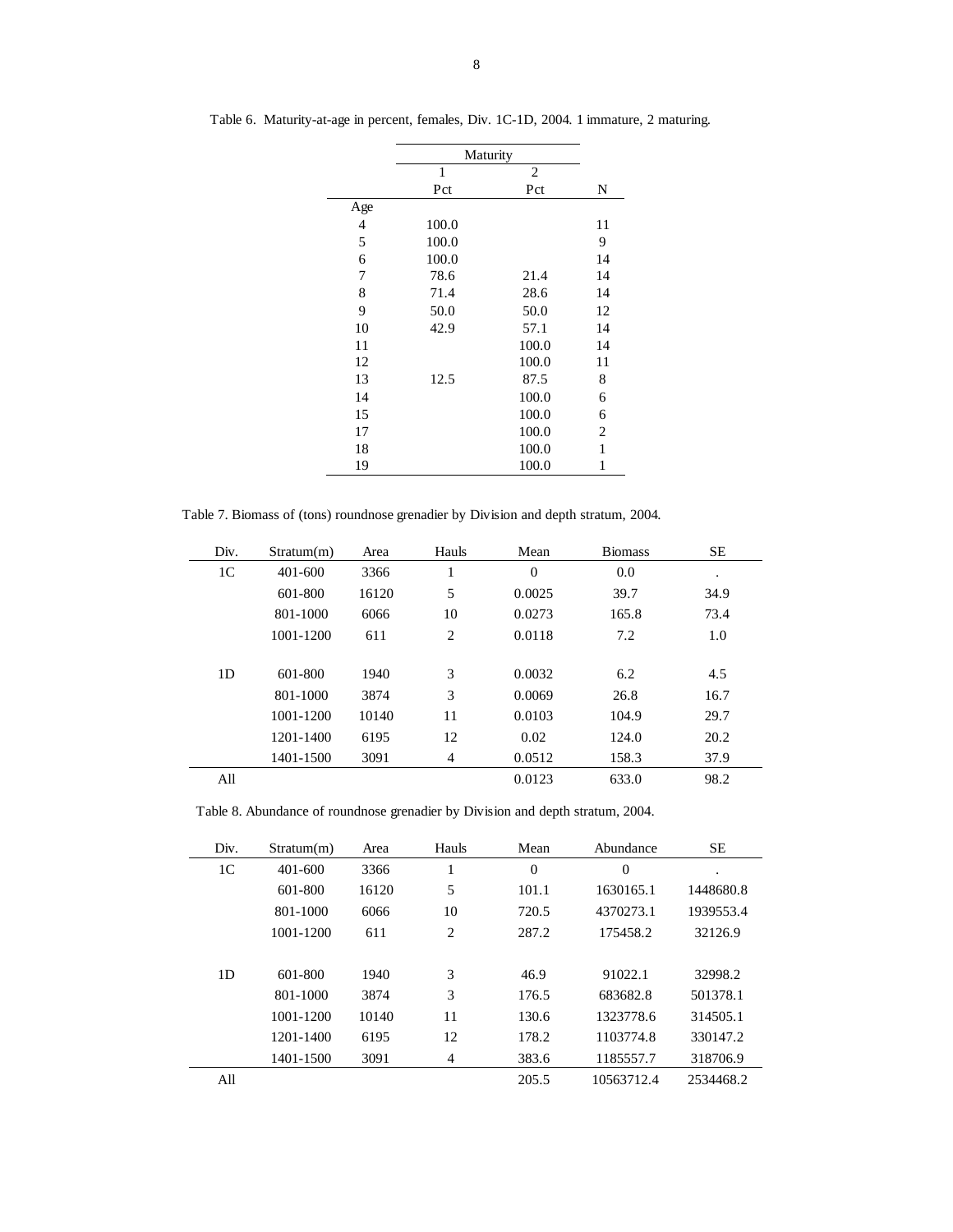| Div.           | Stratum(m) | Area  | Hauls | Mean   | <b>Biomass</b> | <b>SE</b> |
|----------------|------------|-------|-------|--------|----------------|-----------|
| 1 <sup>C</sup> | 401-600    | 3366  | 1     | 0.0127 | 42.6           | ٠         |
|                | 601-800    | 16120 | 5     | 0.0577 | 930.2          | 302.1     |
|                | 801-1000   | 6066  | 10    | 0.1081 | 655.6          | 125.0     |
|                | 1001-1200  | 611   | 2     | 0.0649 | 39.6           | 6.5       |
|                |            |       |       |        |                |           |
| 1D             | 601-800    | 1940  | 3     | 0.0774 | 150.2          | 73.7      |
|                | 801-1000   | 3874  | 3     | 0.036  | 139.5          | 86.2      |
|                | 1001-1200  | 10140 | 11    | 0.0936 | 949.6          | 156.1     |
|                | 1201-1400  | 6195  | 12    | 0.1223 | 757.4          | 118.0     |
|                | 1401-1500  | 3091  | 4     | 0.2101 | 649.6          | 212.2     |
| All            |            |       |       | 0.0839 | 4314.3         | 452.6     |

Table 9. Biomass (tons) of roughhead grenadier by Division and depth stratum, 2004.

Table 10. Abundance of roughhead grenadier by Division and depth stratum, 2004

| Div.           | Stratum(m) | Area  | Hauls | Mean  | Abundance | SE.     |
|----------------|------------|-------|-------|-------|-----------|---------|
| 1 <sup>C</sup> | 401-600    | 3366  | 1     | 29.9  | 100592    |         |
|                | 601-800    | 16120 | 5     | 164.1 | 2644623   | 873340  |
|                | 801-1000   | 6066  | 10    | 327.1 | 1984321   | 445007  |
|                | 1001-1200  | 611   | 2     | 166.1 | 101477    | 7728    |
|                |            |       |       |       |           |         |
| 1 <sub>D</sub> | 601-800    | 1940  | 3     | 166.4 | 322815    | 161775  |
|                | 801-1000   | 3874  | 3     | 124.8 | 483284    | 288280  |
|                | 1001-1200  | 10140 | 11    | 227.2 | 2303939   | 427854  |
|                | 1201-1400  | 6195  | 12    | 268.5 | 1663623   | 321366  |
|                | 1401-1500  | 3091  | 4     | 504.4 | 1559150   | 618577  |
| All            |            |       |       | 217.2 | 11163822  | 1322566 |

Table 11. Mean temperature, S.E and number of observations by NAFO Division and depth stratum.

| Div.           | Depth stratum (m) |                                                                       |   |              |                     |   |                        |           |       |              |     |   |        |     |             |         |     |   |
|----------------|-------------------|-----------------------------------------------------------------------|---|--------------|---------------------|---|------------------------|-----------|-------|--------------|-----|---|--------|-----|-------------|---------|-----|---|
|                |                   | 1001-1200<br>601-800<br>801-1000<br>1401-1500<br>1201-1400<br>401-600 |   |              |                     |   |                        |           |       |              |     |   |        |     |             |         |     |   |
|                | $\circ$<br>◡      | SE                                                                    | n | $\circ$<br>◡ | <b>SE</b>           | n | $\sim$<br>◡            | <b>SE</b> | n<br> | $\circ$<br>◡ | SЕ  |   | $\sim$ | SЕ  |             | $\circ$ | SE  | n |
| 1 <sup>C</sup> | 5.0               |                                                                       |   | 3.4          | $\sim$<br>. .       | - | $\sim$ $\sim$<br>، . ب | .14       | 10    | 3.6          | .01 | ∽ |        |     |             |         |     |   |
| 1 <sub>D</sub> |                   |                                                                       |   | ن. ب         | $1^{\circ}$<br>$-1$ |   | 3.8                    | .07       |       | 3.5          | .04 |   | 3.4    | .03 | $\sim$<br>∸ | ີ.      | .03 |   |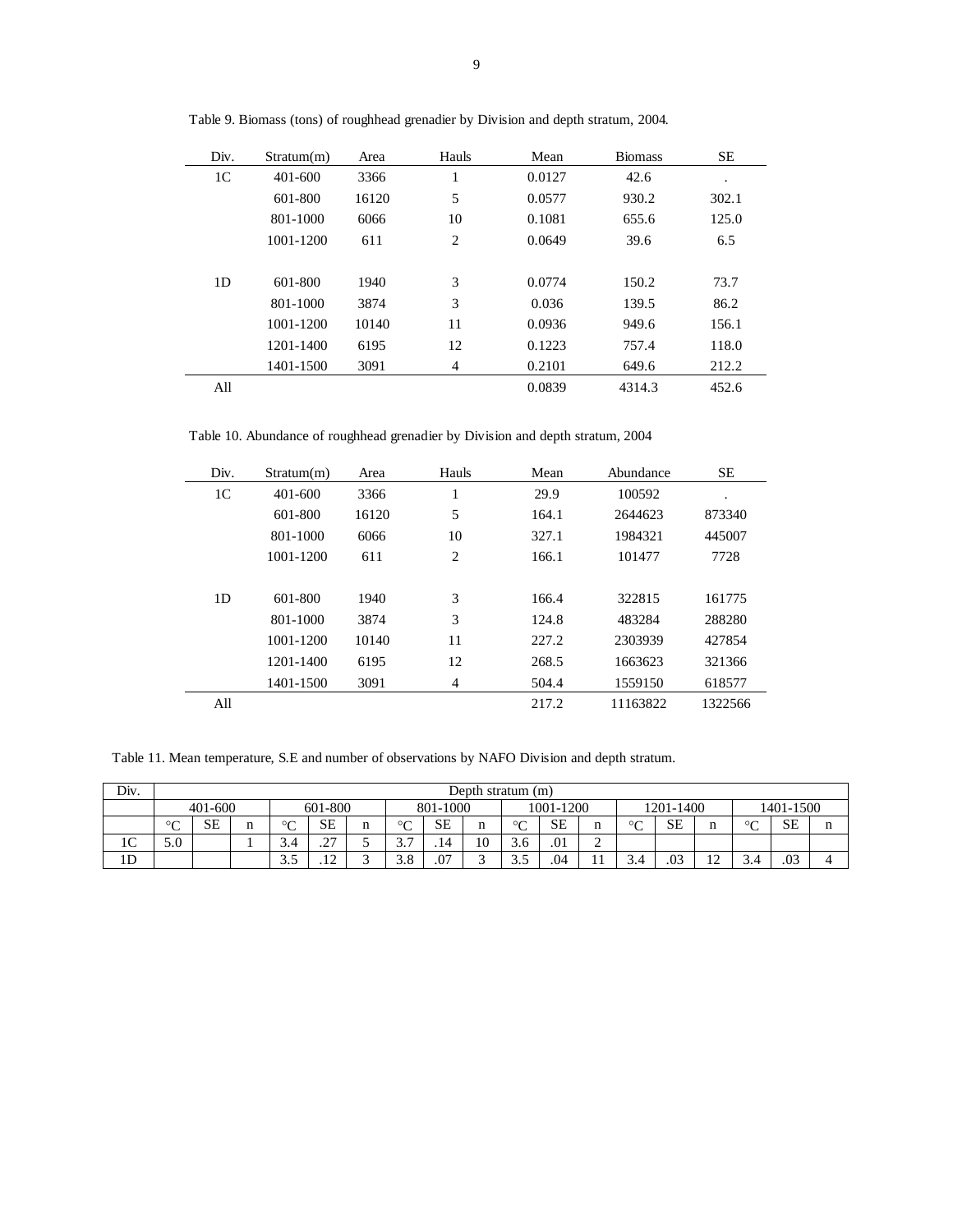

Fig. 1. Distribution of catches of Greenland halibut in 2001 - 2003 in kg km-<sup>2</sup>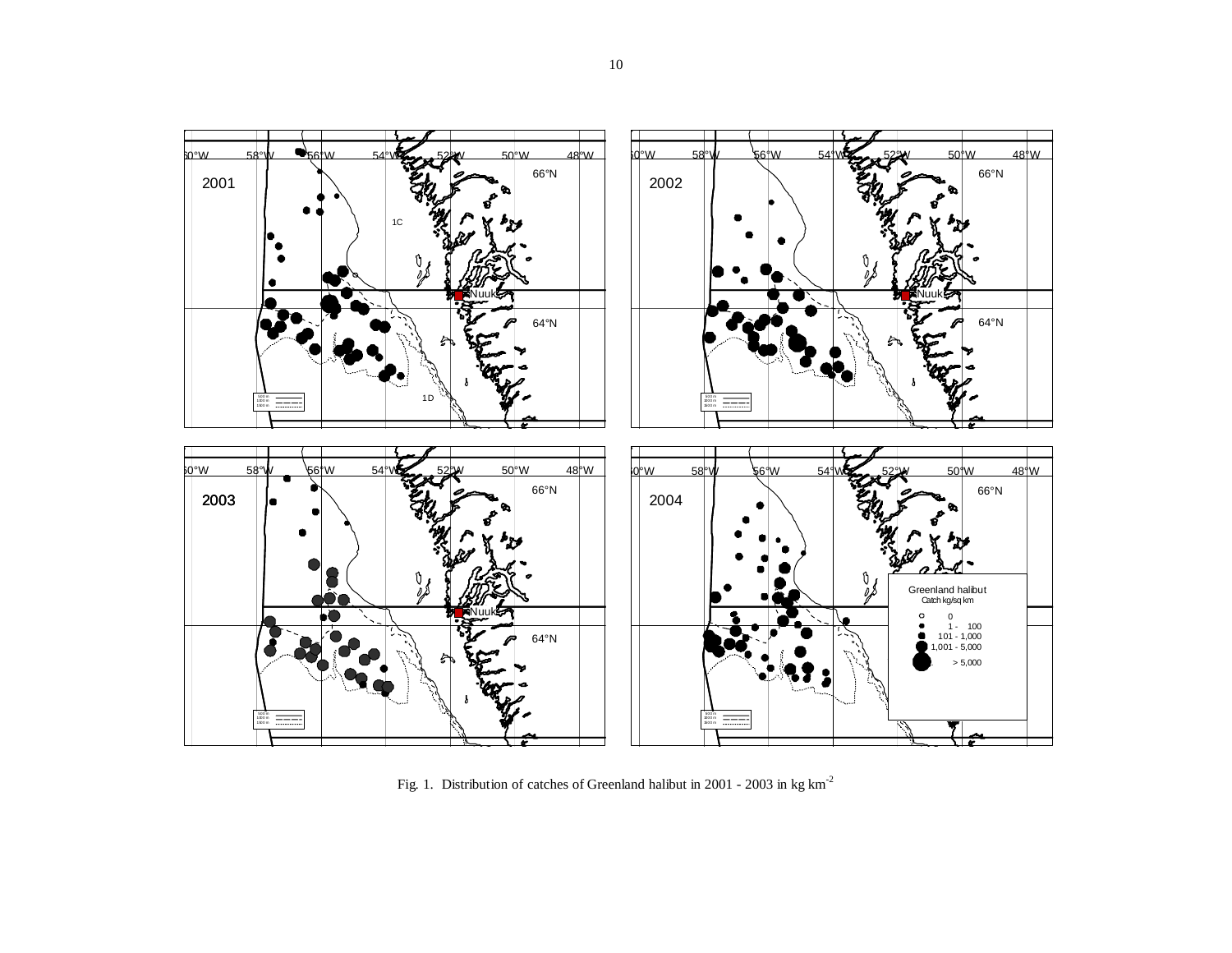

Fig. 1 (cont'd). Distribution of catches of Greenland halibut during 1997-2000 in kg km-2.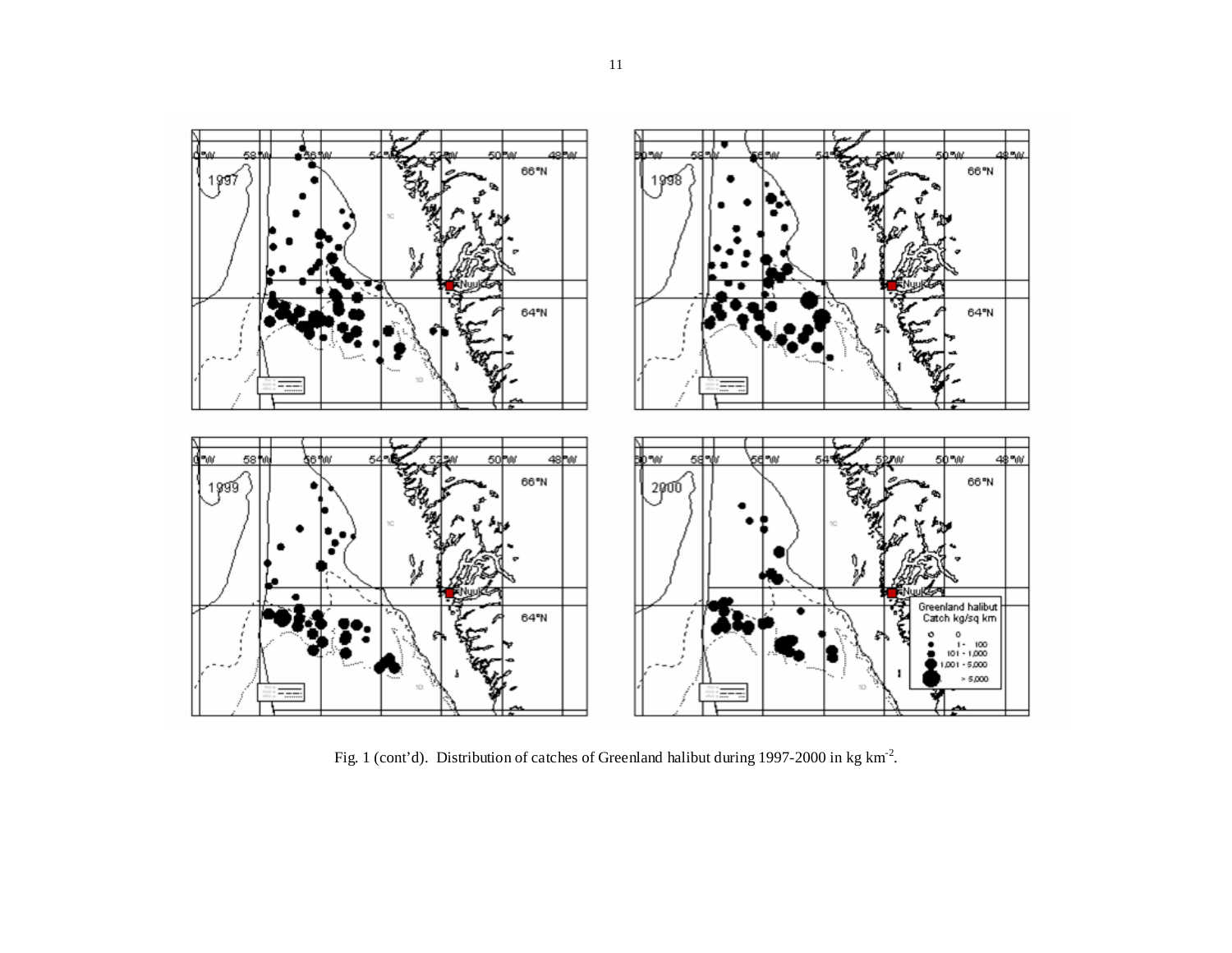

Fig. 2. Mean catch of Greenland halibut per sq. km (tons) standardized by stratum area with 2\* +/- S.E.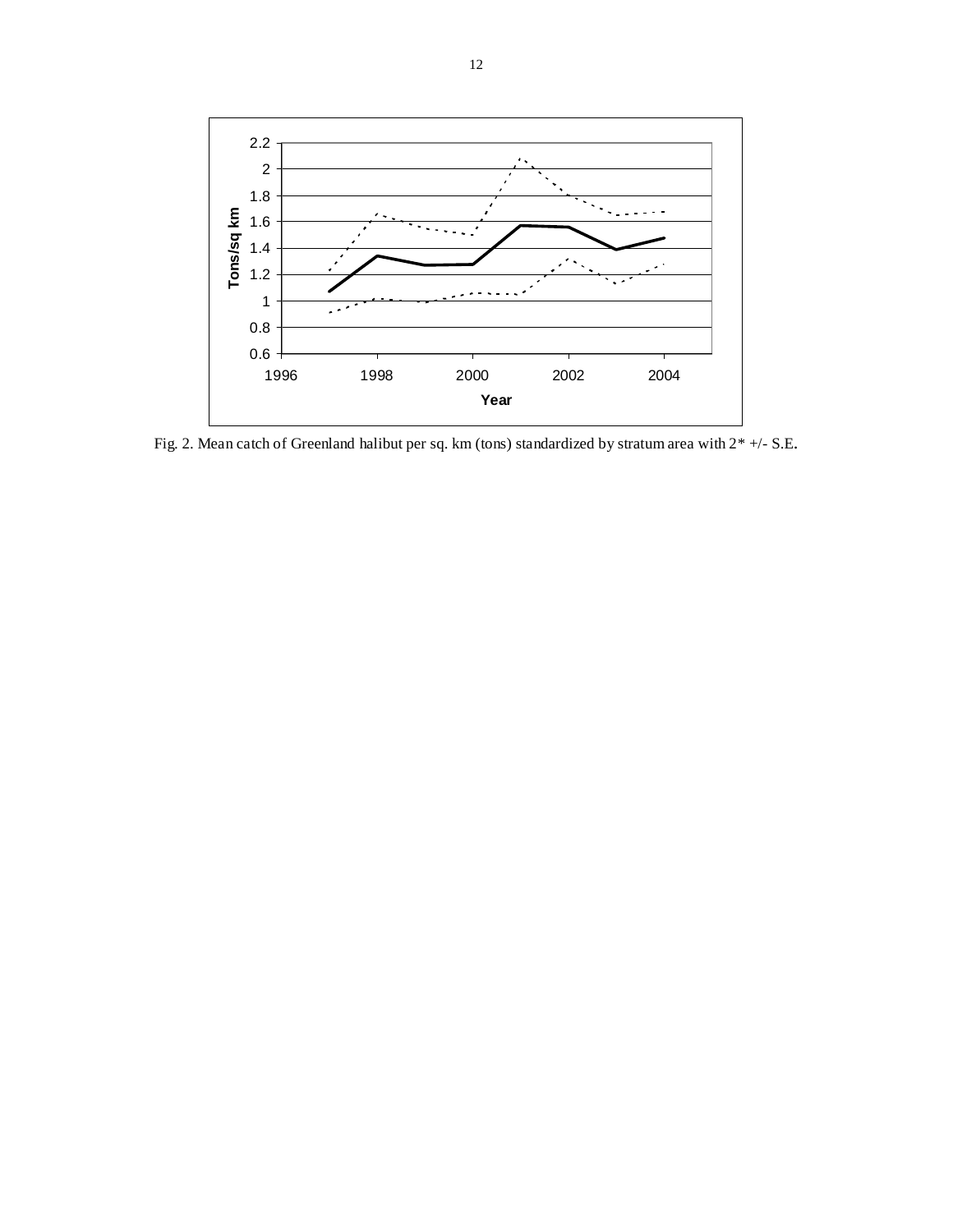

Fig. 3. Length distribution in numbers/km<sup>2</sup> of Greenland halibut (3 cm groups) by year, and depth stratum in Div. 1C. Note different scales on y-axis.. 2002: Solid line. 2003. Dotted line 2004: Dashed line.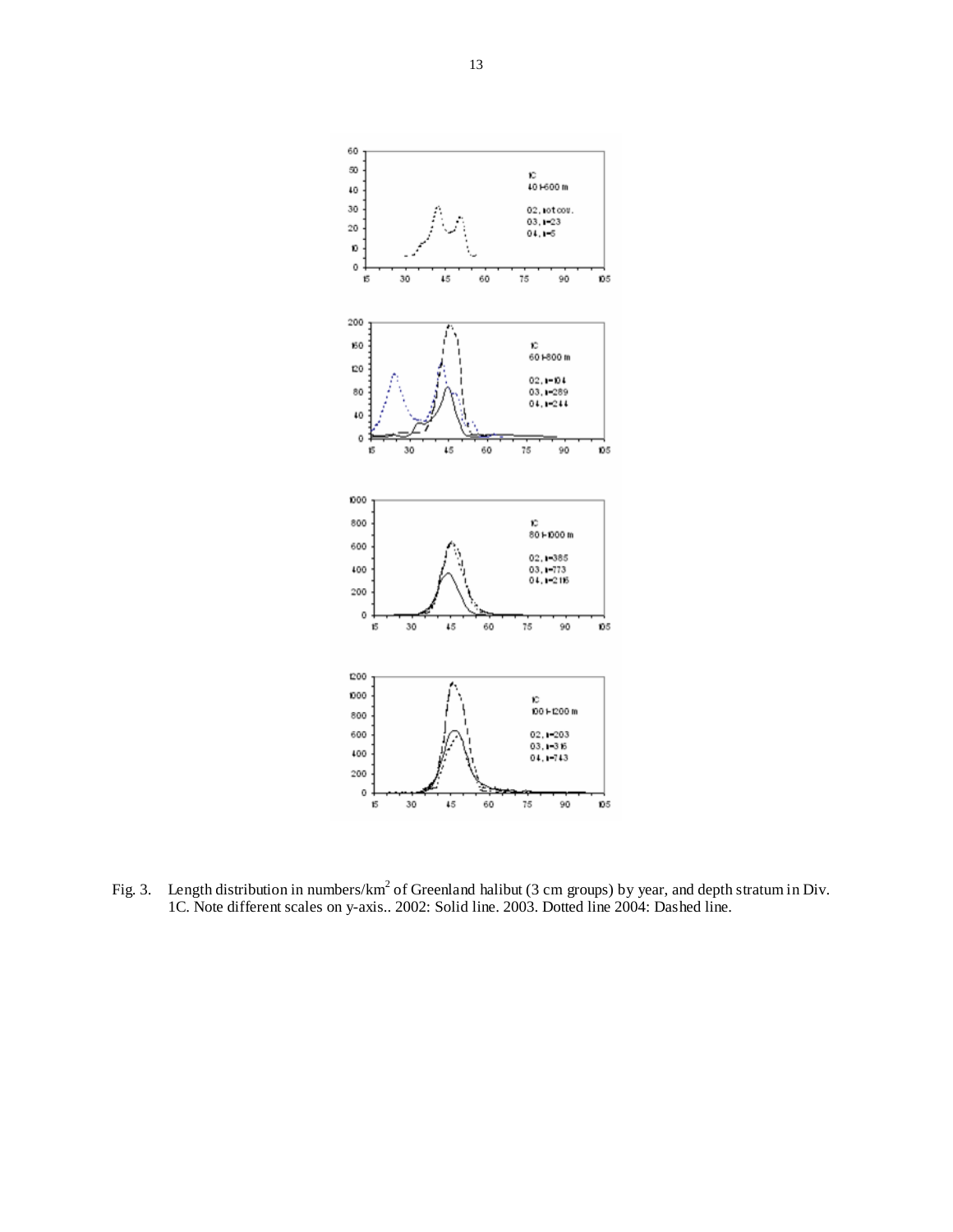

Fig. 3. (cont'd) Length distribution in numbers/km<sup>2</sup> of Greenland halibut (3 cm groups) by year, and depth stratum in Div. 1D. Note different scales on y-axis. 2002: Solid line. 2003. Dotted line. 2004: Dashed line.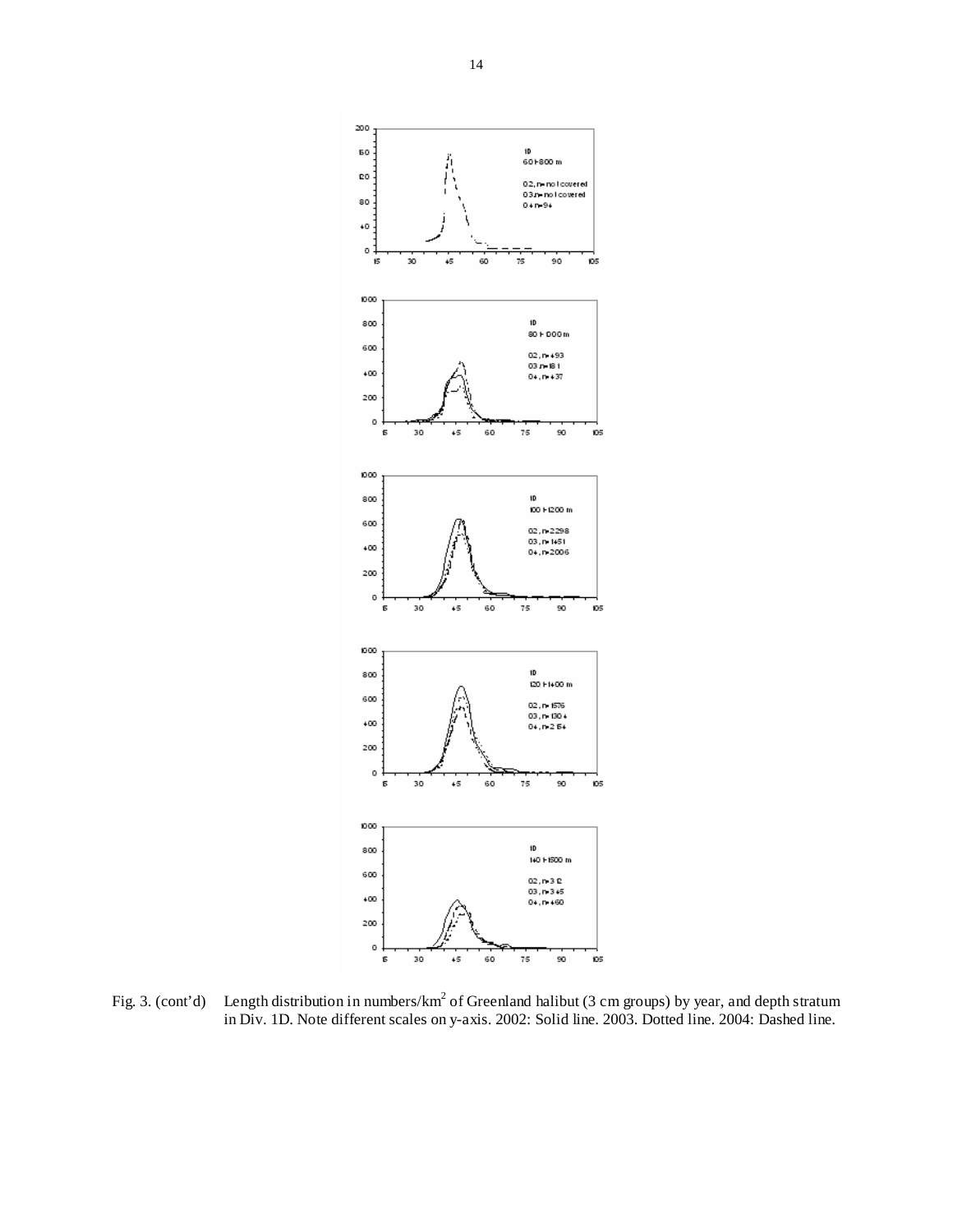

Fig. 4. Over all length distribution of Greenland halibut in numbers (weighted by stratum area) by year.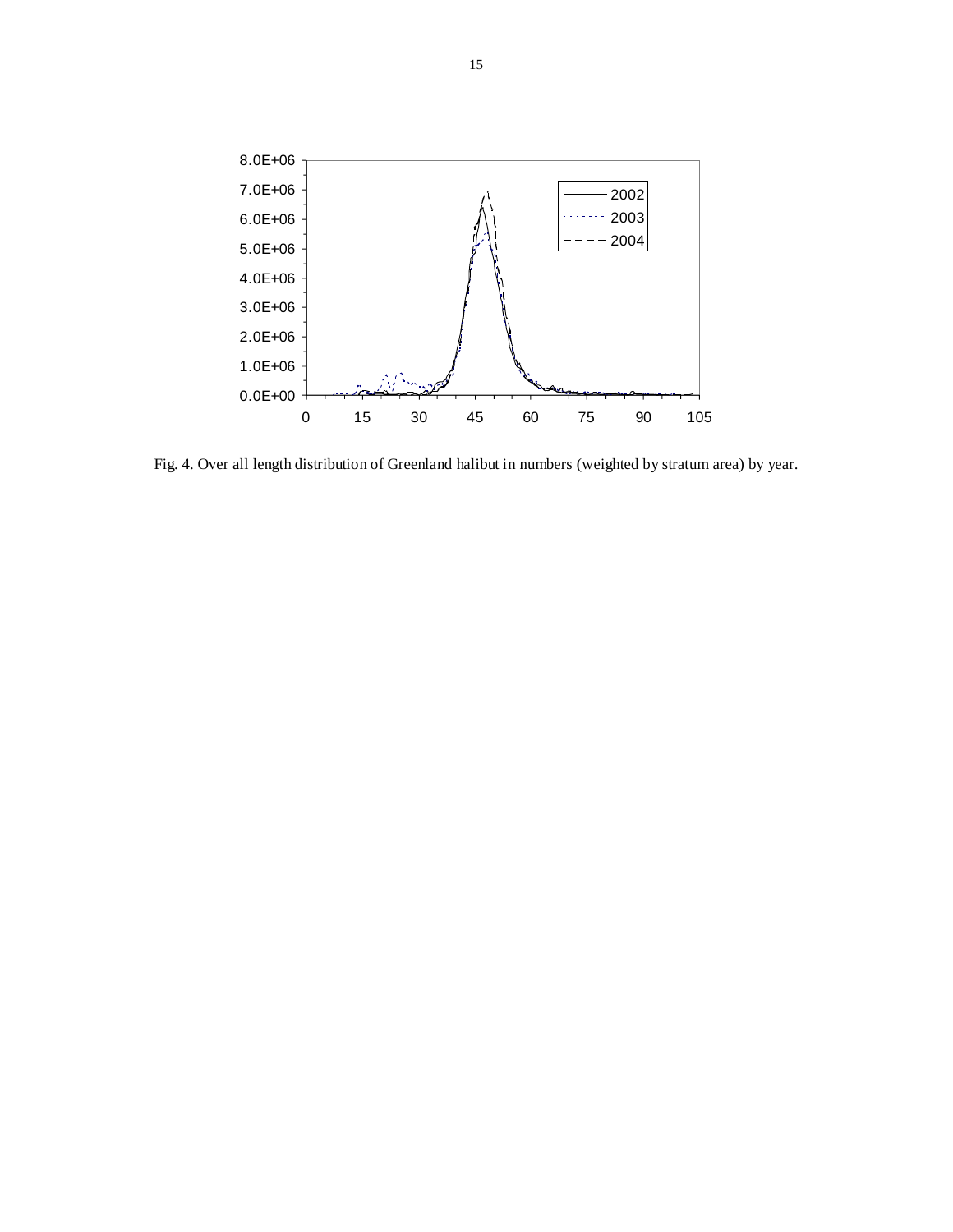

Fig. 5. Age distribution (number km<sup>-2</sup>) by NAFO Division and depth stratum. Note different scales on y-axis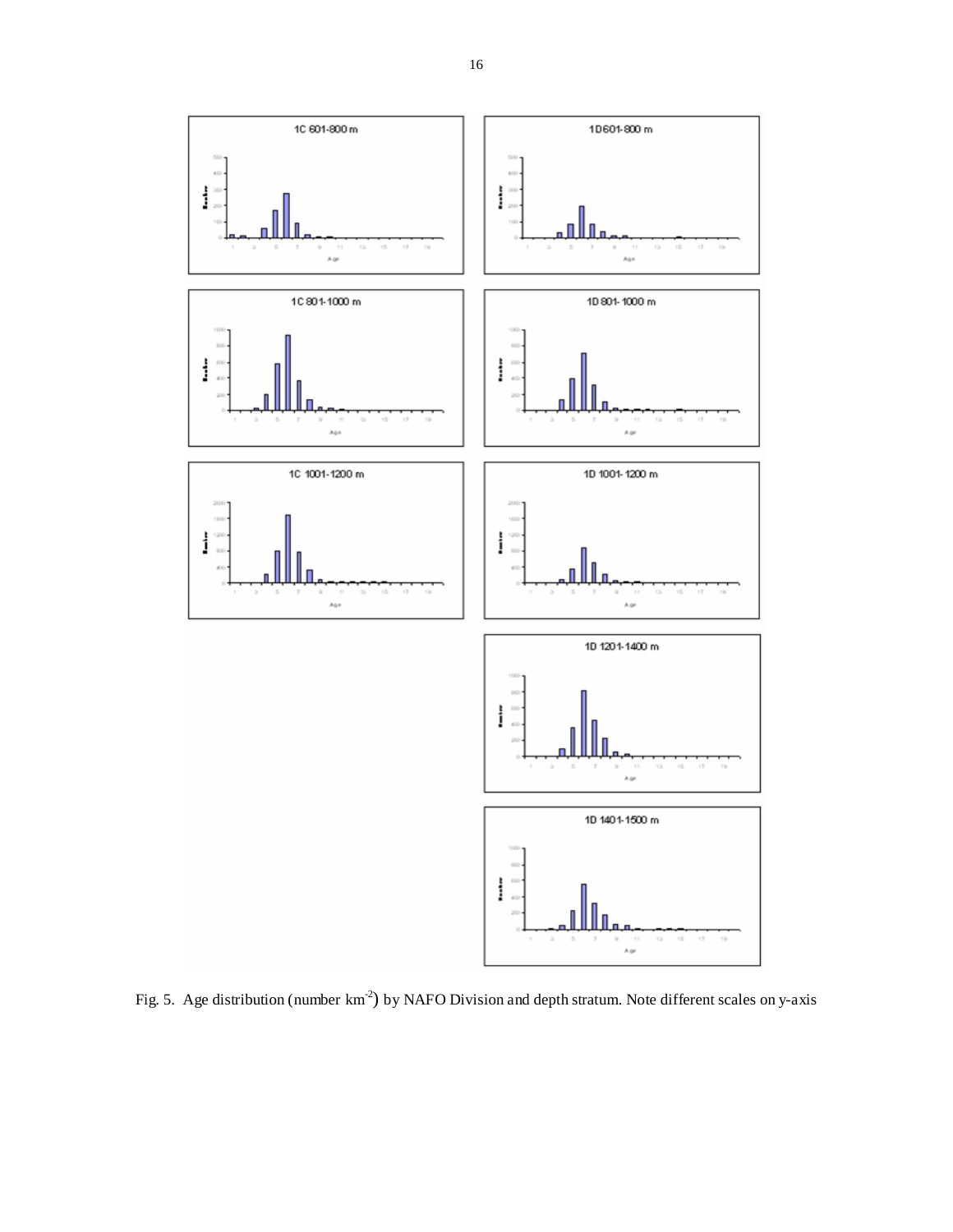

Fig. 6. Total age distribution in numbers (weighted by stratum area) of Greenland halibut in NAFO Div. 1C-1D in 2002- 2004.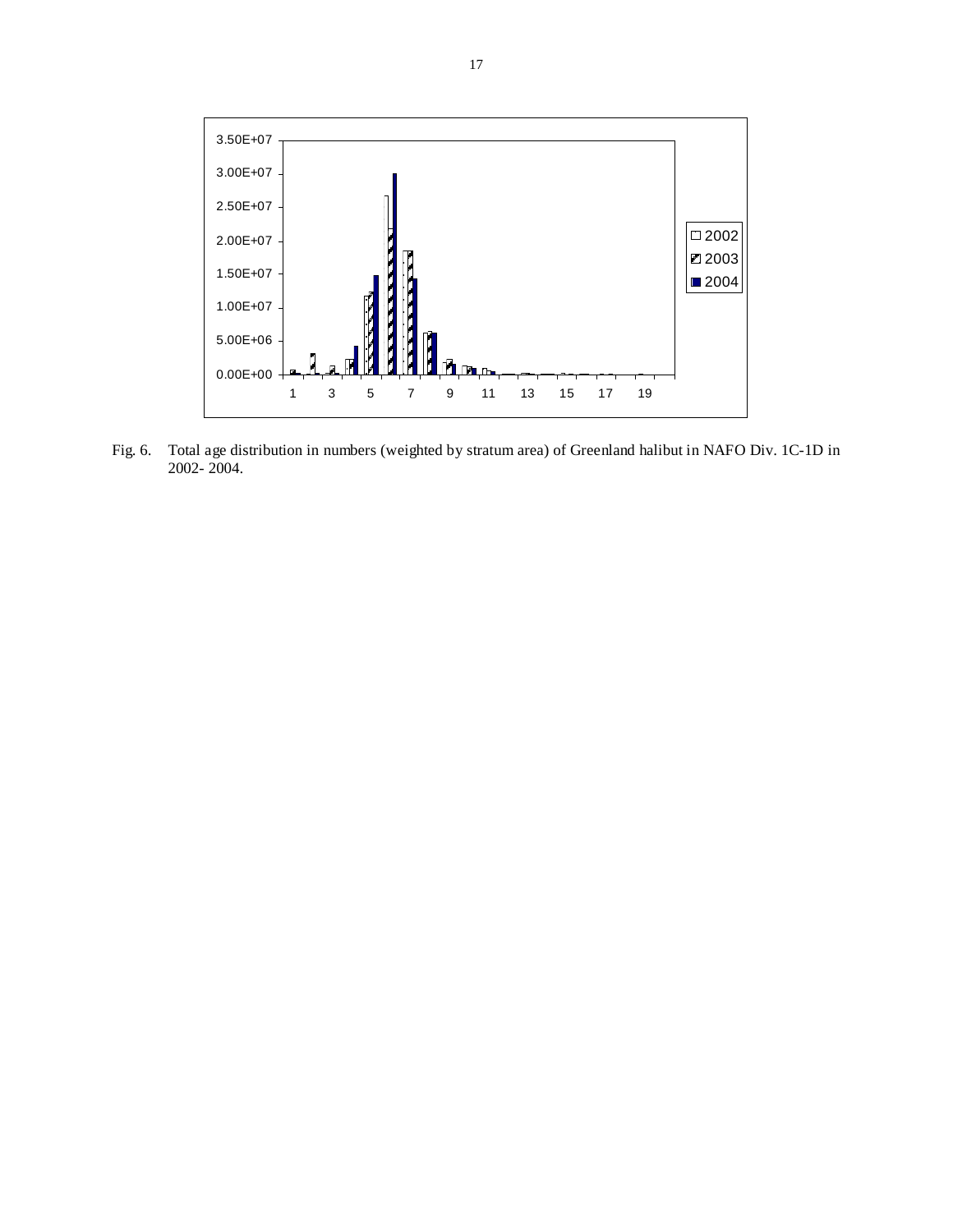

Fig. 7. Distribution of catches of roundnose grenadier in 2001-2004 in kg km-2.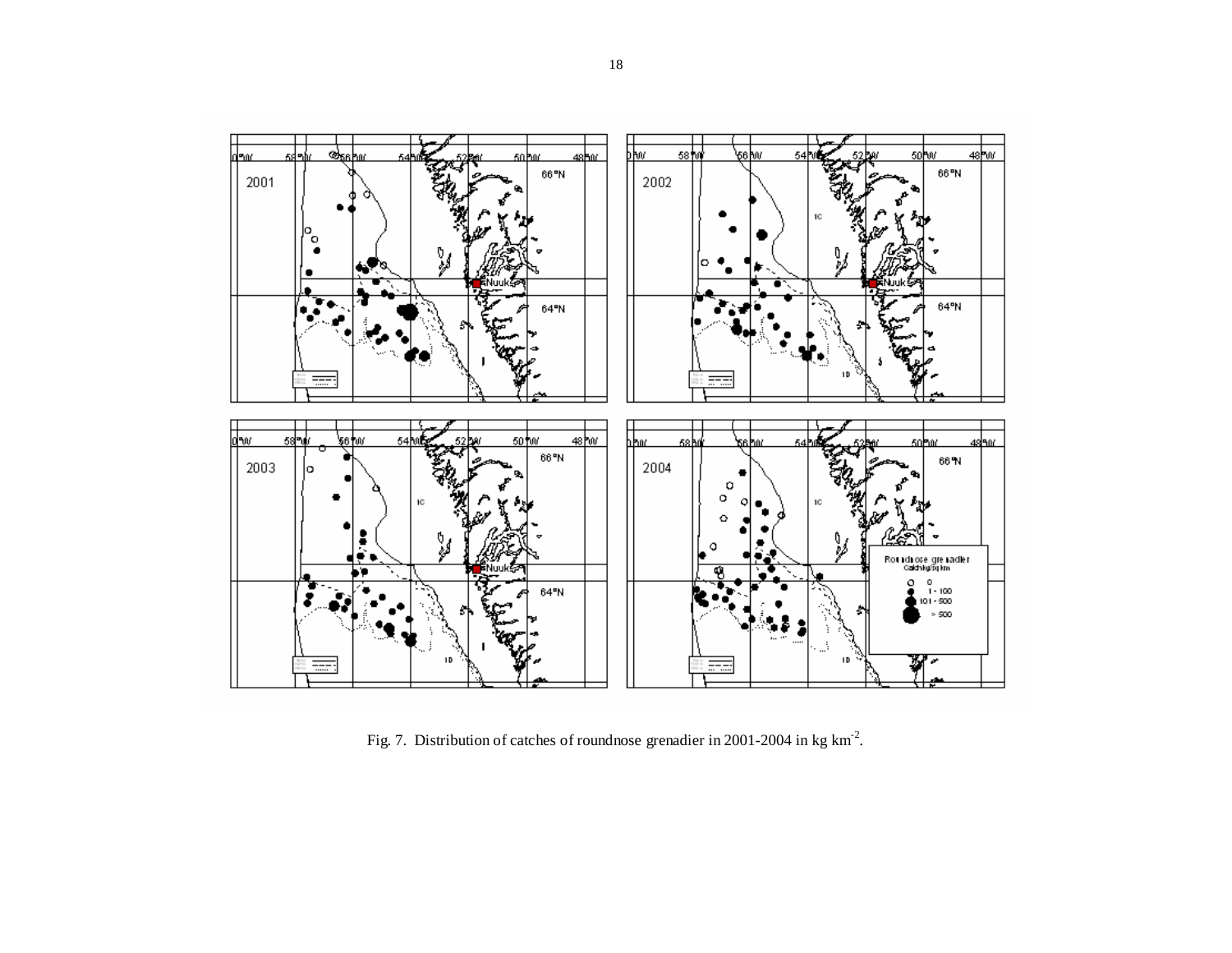

Fig. 7 cont. Distribution of catches of roundnose grenadier during 1997-2000.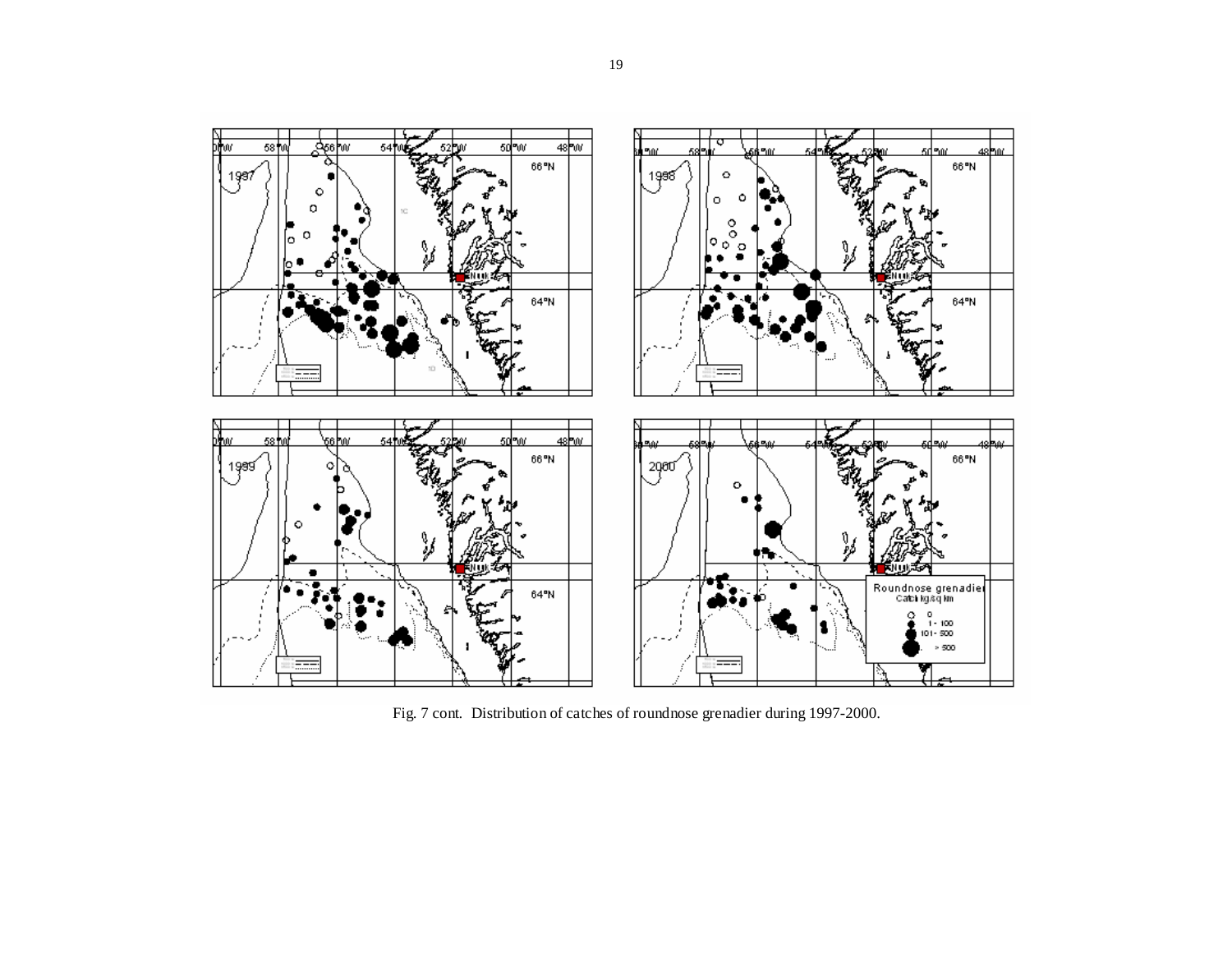

Fig. 8. Length distribution (pre anal fin length) of roundnose grenadier in numbers/km<sup>2</sup> by year and depth strata. Dashed line: 2001. Solid line: 2002. Dotted line: 2003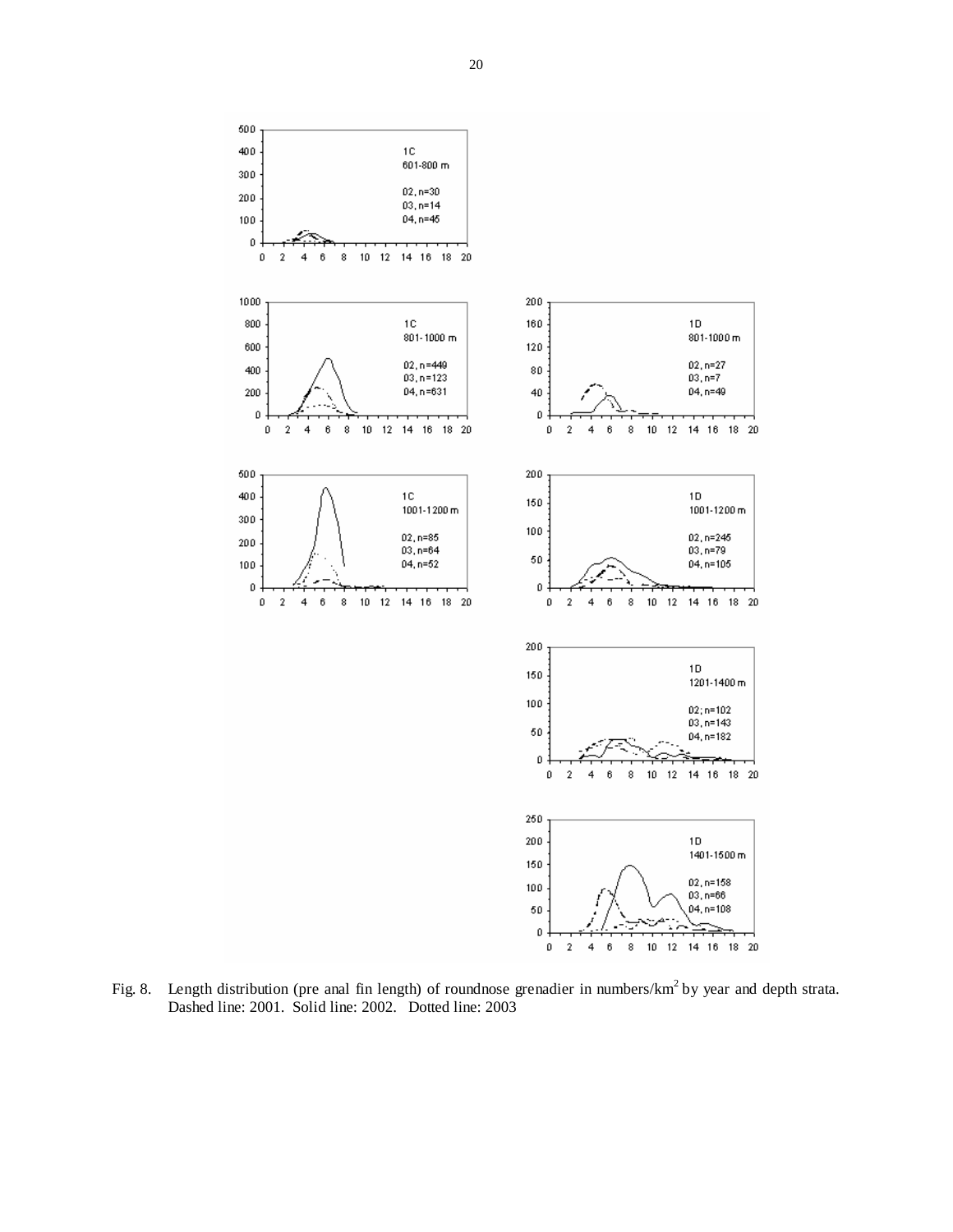

Fig. 9. Overall length distribution of roundnose grenadier (pre anal fin length) in numbers (weighted by stratum area) by year.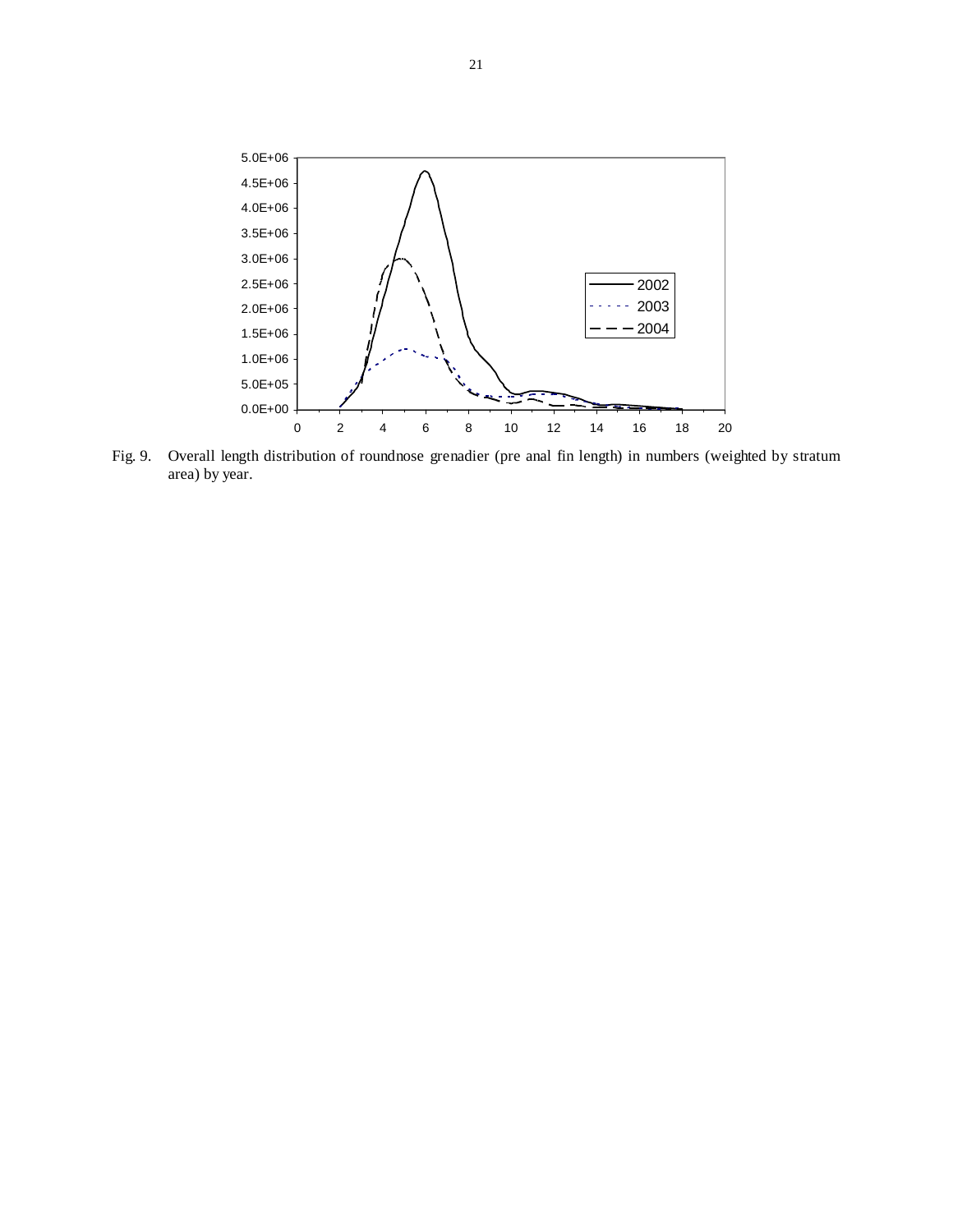

Fig. 10. Distribution of catches of roughhead grenadier in 2001-2004 in kg km-2.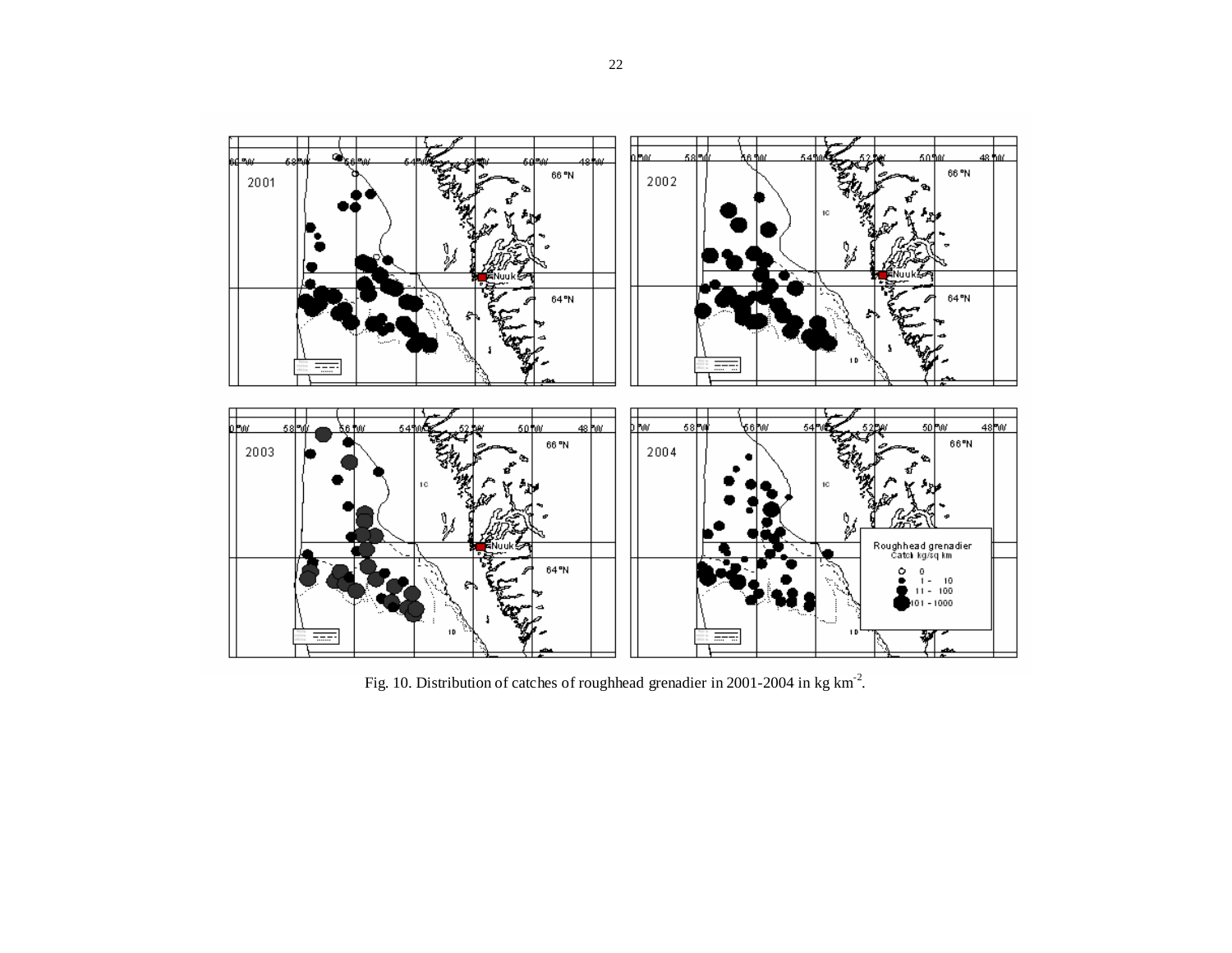

Fig. 10 cont.. Distribution of catches of roughhead grenadier during 1997-2000.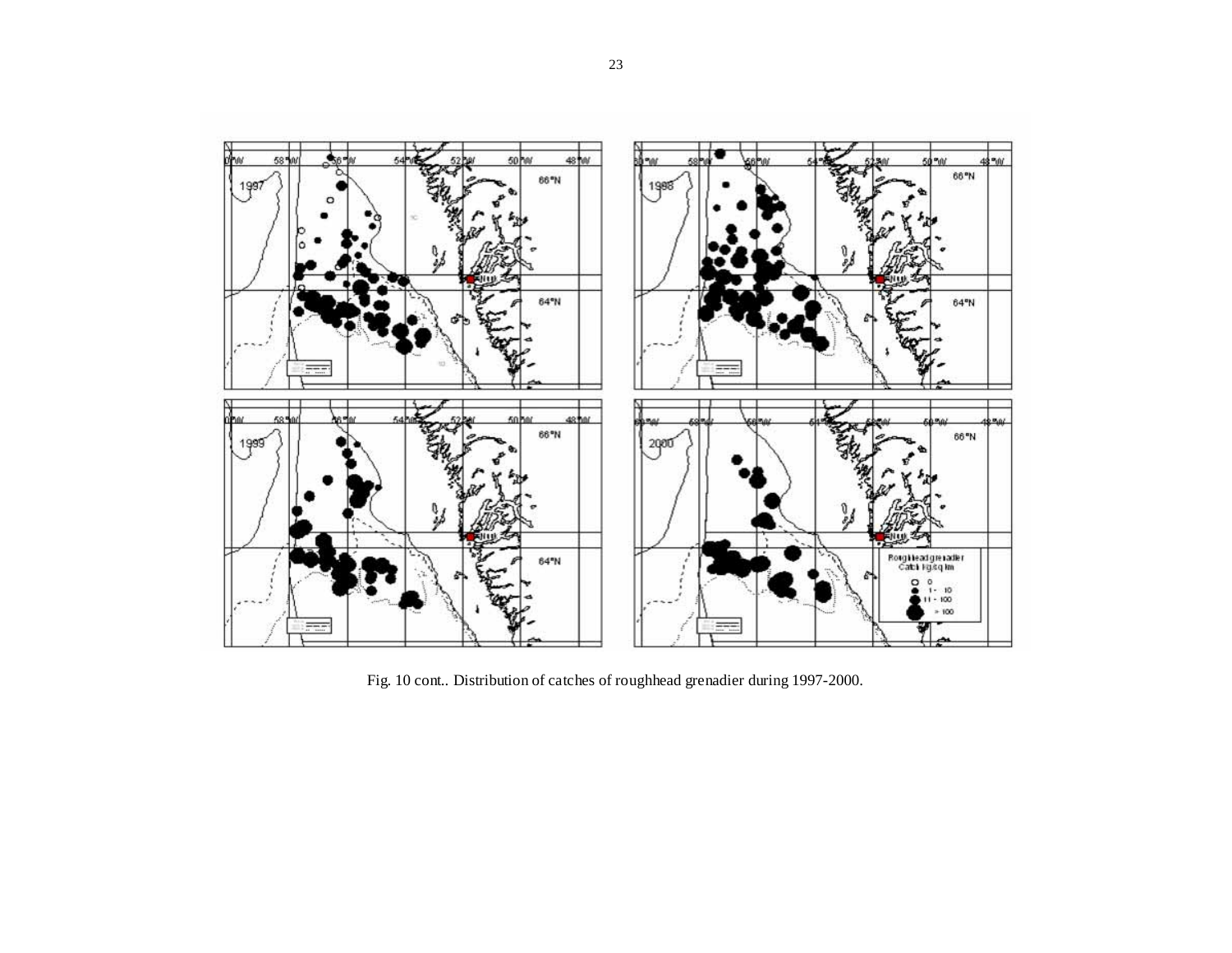

Fig. 11. Overall length distribution (pre anal fin length) of roughhead grenadier in numbers (weighted by stratum area) by year.



Fig. 12. Overall length distribution (pre anal fin length) of deep sea redfish in numbers (weighted by stratum area) by year (No obs. in 2002)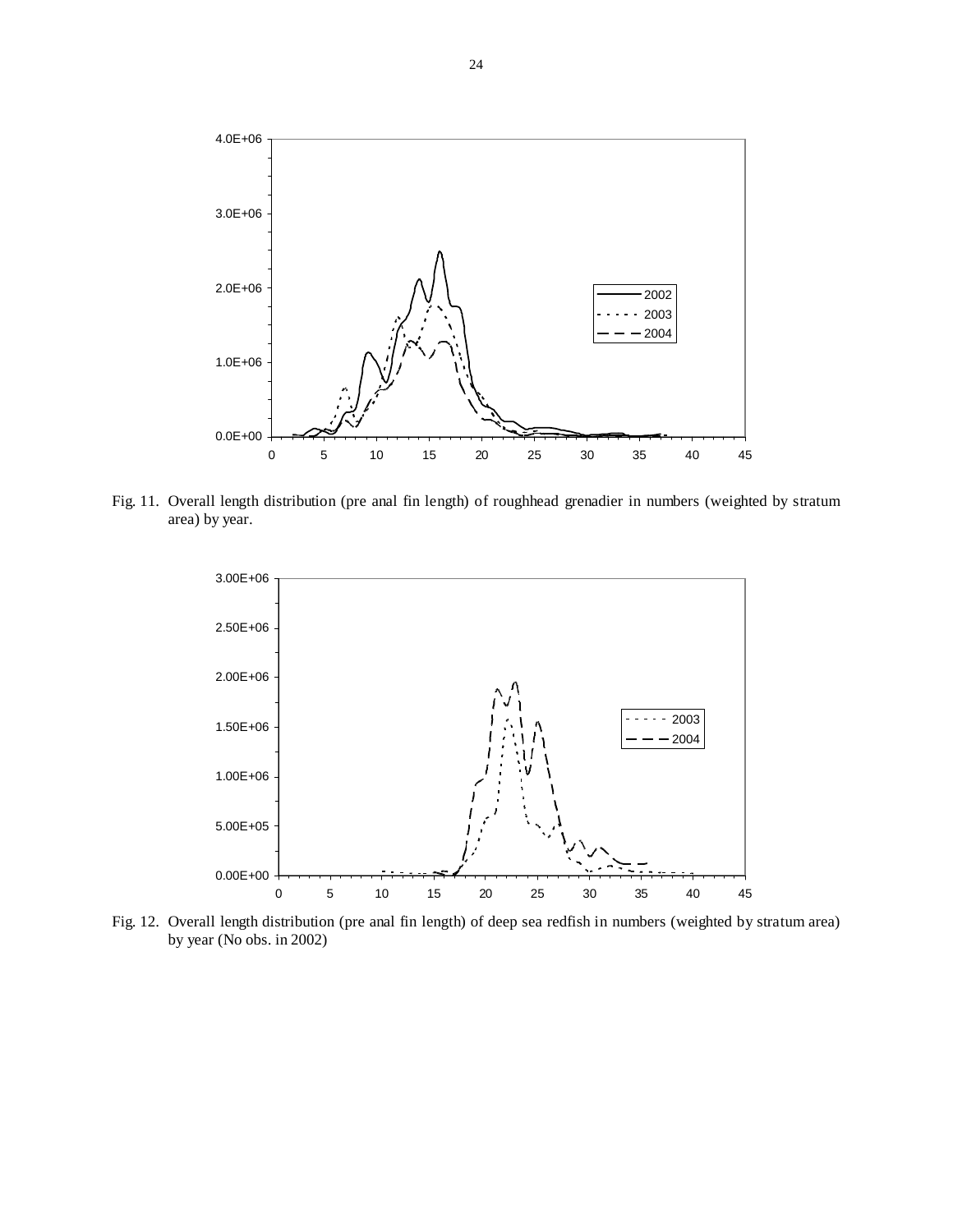Appendix 1. Catch weight and - numbers (not standardised to kg/km<sup>2</sup>) of Greenland halibut, roundnose and roughhead grenadier and *Sebastes mentella* by haul. Depth in m, swept area in km<sup>2</sup> and bottom temperature in °C. Six hauls have been excluded as invalid.

|                |              |              |                                                                        |     |             | Grl. halibut |                         |      | Roundnose gre. Roughhead gre. |      | S. mentella    |         |
|----------------|--------------|--------------|------------------------------------------------------------------------|-----|-------------|--------------|-------------------------|------|-------------------------------|------|----------------|---------|
|                | St. No Depth | S. Area Div. | Duration Temp. Number Weight Number Weight Number Weight Number Weight |     |             |              |                         |      |                               |      |                |         |
| 1              | 573.5        | 0.1004 1C    | 30                                                                     | 5.0 | $\mathbf 5$ | 5.8          | 0                       | 0.0  | 3                             | 1.3  | 337            | 59.2    |
| 4              | 703.5        | 0.0892 1C    | 30                                                                     | 4.3 | 58          | 51.0         | 41                      | 1.0  | $\mathbf 2$                   | 1.2  | 14             | 3.1     |
| 5              | 670.0        | 0.0406 1C    | 16                                                                     | 3.0 | 14          | 11.3         | $\mathbf 0$             | 0.0  | 2                             | 1.0  | 5              | 0.9     |
| 6              | 628.0        | 0.0364 1C    | 17                                                                     | 2.8 | 20          | 14.3         | 0                       | 0.0  | 10                            | 4.2  | 10             | 1.4     |
| $\overline{7}$ | 770.5        | 0.0847 1C    | 30                                                                     | 3.3 | 89          | 76.3         | 1                       | 0.0  | 17                            | 4.7  | $\overline{2}$ | 0.4     |
| 8              | 815.0        | 0.0456 1C    | 19                                                                     | 3.2 | 8           | 9.5          | 25                      | 0.7  | 15                            | 5.9  | 1              | 0.2     |
| 9              | 810.0        | 0.0752 1C    | 30                                                                     | 4.4 | 66          | 53.8         | 30                      | 1.2  | 11                            | 4.5  | 0              | 0.0     |
| 10             | 848.0        | 0.0858 1C    | 30                                                                     | 3.2 | 101         | 86.4         | 7                       | 0.4  | 24                            | 11.0 | 0              | 0.0     |
| 11             | 745.0        | 0.0880 1C    | 30                                                                     | 3.5 | 63          | 50.0         | 3                       | 0.1  | 24                            | 7.1  | 3              | 0.2     |
| 12             | 845.5        | 0.0923 1C    | 30                                                                     | 3.1 | 104         | 122.6        | 11                      | 0.4  | 6                             | 1.7  | 1              | 0.2     |
| 14             | 867.0        | 0.0858 1C    | 30                                                                     | 4.2 | 405         | 305.8        | 282                     | 10.3 | 66                            | 20.7 | 0              | 0.0     |
| 15             | 984.0        | 0.0915 1C    | 30                                                                     | 4.0 | 397         | 395.4        | 82                      | 2.7  | 47                            | 14.2 | 0              | 0.0     |
| 16             | 834.0        | 0.0906 1C    | 30                                                                     | 3.4 | 89          | 83.2         | 1                       | 0.1  | 43                            | 8.4  | 0              | 0.0     |
| 17             | 870.0        | 0.0792 1C    | 32                                                                     | 3.7 | 218         | 197.9        | 24                      | 1.0  | 39                            | 10.3 | 0              | 0.0     |
| 18             | 946.0        | 0.0965 1D    | 30                                                                     | 3.8 | 199         | 182.6        | 42                      | 1.5  | 26                            | 7.7  | 0              | 0.0     |
| 19             | 1153.0       | 0.1004 1D    | 30                                                                     | 3.6 | 260         | 240.1        | 11                      | 0.6  | 38                            | 11.1 | 0              | 0.0     |
| 20             | 1250.0       | 0.0887 1D    | 30                                                                     | 3.5 | 290         | 274.4        | 12                      | 0.8  | 45                            | 18.3 | 0              | 0.0     |
| 21             | 1273.0       | 0.0895 1D    | 30                                                                     | 3.5 | 273         | 254.9        | 22                      | 1.0  | 35                            | 11.0 | 0              | 0.0     |
| 22             | 1419.5       | 0.0406 1D    | 17                                                                     | 3.4 | 33          | 32.3         | 12                      | 0.9  | 44                            | 14.7 | 0              | 0.0     |
| 23             | 1467.5       | 0.0959 1D    | 30                                                                     | 3.4 | 267         | 252.0        | 37                      | 4.6  | 16                            | 5.8  | 0              | 0.0     |
| 24             | 1330.5       | 0.0919 1D    | 30                                                                     | 3.4 | 268         | 251.8        | 21                      | 1.3  | 55                            | 18.7 | 0              | 0.0     |
| 25             | 1358.0       | 0.0950 1D    | 30                                                                     | 3.4 | 292         | 280.8        | 10                      | 2.1  | 38                            | 14.3 | 0              | 0.0     |
| 26             | 1356.5       | 0.0881 1D    | 30                                                                     | 3.5 | 255         | 257.9        | 17                      | 1.1  | 28                            | 15.5 | 0              | 0.0     |
| 28             | 1433.5       | 0.0704 1D    | 31                                                                     | 3.3 | 106         | 122.4        | 47                      | 5.8  | 29                            | 20.0 | 0              | 0.0     |
| 29             | 1108.5       | 0.0935 1D    | 30                                                                     | 3.6 | 54          | 59.7         | 0                       | 0.4  | 10                            | 4.3  | 0              | 0.0     |
| 30             | 1021.5       | 0.0933 1D    | 30                                                                     | 3.7 | 207         | 228.7        | 5                       | 0.6  | 3                             | 1.8  | 1              | 0.3     |
| 31             | 826.0        | 0.0607 1D    | 22                                                                     | 3.6 | 72          | 57.0         | 3                       | 0.0  | 5                             | 1.3  | 0              | 0.0     |
| 32             | 781.5        | 0.0489 1D    | 18                                                                     | 3.3 | 13          | 9.9          | 1                       | 0.0  | 16                            | 7.1  | 1              | 0.2     |
| 33             | 774.5        | 0.0636 1D    | 26                                                                     | 3.7 | 20          | 15.7         | 5                       | 0.1  | 3                             | 0.9  | 0              | 0.0     |
| 34             | 1019.5       | 0.0863 1D    | 30                                                                     | 3.7 | 133         | 159.8        | 4                       | 0.2  | 9                             | 2.9  | 0              | 0.0     |
| 35             | 1066.5       | 0.0886 1D    | 30                                                                     | 3.7 | 339         | 329.5        | 10                      | 0.6  | 13                            | 4.9  | 0              | 0.0     |
| 36             | 893.0        | 0.0896 1D    | 30                                                                     | 3.9 | 166         | 167.5        | 4                       | 0.4  | 2                             | 0.6  | 0              | 0.0     |
| 37             | 887.5        | 0.0804 1C    | 30                                                                     | 3.9 | 132         | 134.1        | 6                       | 0.2  | $\overline{\mathbf{4}}$       | 2.3  | 0              | 0.0     |
| 38             | 1058.5       | 0.0895 1C    | 30                                                                     | 3.5 | 430         | 454.2        | 21                      | 0.9  | 16                            | 6.8  | 0              | 0.0     |
| 39             | 1082.0       | 0.0912 1C    | 30                                                                     | 3.6 | 313         | 370.2        | 31                      | 1.2  | 14                            | 5.0  | 0              | 0.0     |
| 40             | 952.5        | 0.1098 1C    | 25                                                                     | 3.6 | 597         | 582.3        | 163                     | 7.5  | 19                            | 11.0 | 3              | 0.6     |
| 41             | 1151.5       | 0.0801 1D    | 30                                                                     | 3.6 | 242         | 268.0        | 17                      | 0.8  | 14                            | 7.9  | 1              | 0.2     |
| 42             | 1206.0       | 0.0838 1D    | 30                                                                     | 3.7 | 123         | 131.7        | 59                      | 3.3  | 5                             | 1.7  | 0              | 0.0     |
| 43             | 1185.5       | 0.0774 1D    | 29                                                                     | 3.3 | 220         | 297.0        | 8                       | 0.7  | 17                            | 6.6  | 0              | 0.0     |
| 44             | 1168.0       | 0.0870 1D    | 30                                                                     | 3.5 | 208         | 252.0        | 19                      | 1.2  | 25                            | 12.9 | 0              | 0.0     |
| 46             | 1276.5       | 0.0926 1D    | 30                                                                     | 3.4 | 166         | 169.6        | 4                       | 1.9  | 8                             | 4.5  | 0              | 0.0     |
| 47             | 1192.0       | 0.0864 1D    | 30                                                                     | 3.4 | 155         | 174.0        | $\overline{\mathbf{c}}$ | 0.2  | 16                            | 11.8 | 0              | $0.0\,$ |
| 48             | 1448.5       | 0.0648 1D    | 22                                                                     | 3.4 | 54          | 89.3         | 12                      | 3.4  | 23                            | 8.8  | 0              | 0.0     |
| 49             | 1211.0       | 0.0782 1D    | 30                                                                     | 3.4 | 181         | 227.3        | 20                      | 2.9  | 6                             | 8.9  | 0              | 0.0     |
| 50             | 1382.5       | 0.0744 1D    | 30                                                                     | 3.2 | 81          | 101.9        | 5                       | 1.0  | 25                            | 3.5  | 0              | 0.0     |
| 51             | 1291.0       | 0.0799 1D    | 30                                                                     | 3.4 | 84          | 102.2        | 4                       | 1.4  | 19                            | 11.3 | 0              | 0.0     |
| 52             | 1228.0       | 0.0741 1D    | 30                                                                     | 3.4 | 80          | 103.6        | 3                       | 0.6  | 10                            | 4.0  | 0              | 0.0     |
| 53             | 1121.5       | 0.0337 1D    | 15                                                                     | 3.3 | 70          | 86.1         | 11                      | 0.6  | 14                            | 4.0  | 0              | 0.0     |
| 54             | 1125.5       | 0.0783 1D    | 30                                                                     | 3.5 | 119         | 154.0        | 18                      | 2.9  | 36                            | 14.0 | 0              | 0.0     |
| 56             | 1228.0       | 0.0721 1D    | 27                                                                     | 3.5 | 62          | 89.8         | 5                       | 2.6  | 21                            | 13.4 | 0              | 0.0     |
| 57             | 640.0        | 0.0720 1D    | 24                                                                     | 3.5 | 61          | 73.4         | 3                       | 0.6  | 9                             | 5.3  | 0              | 0.0     |